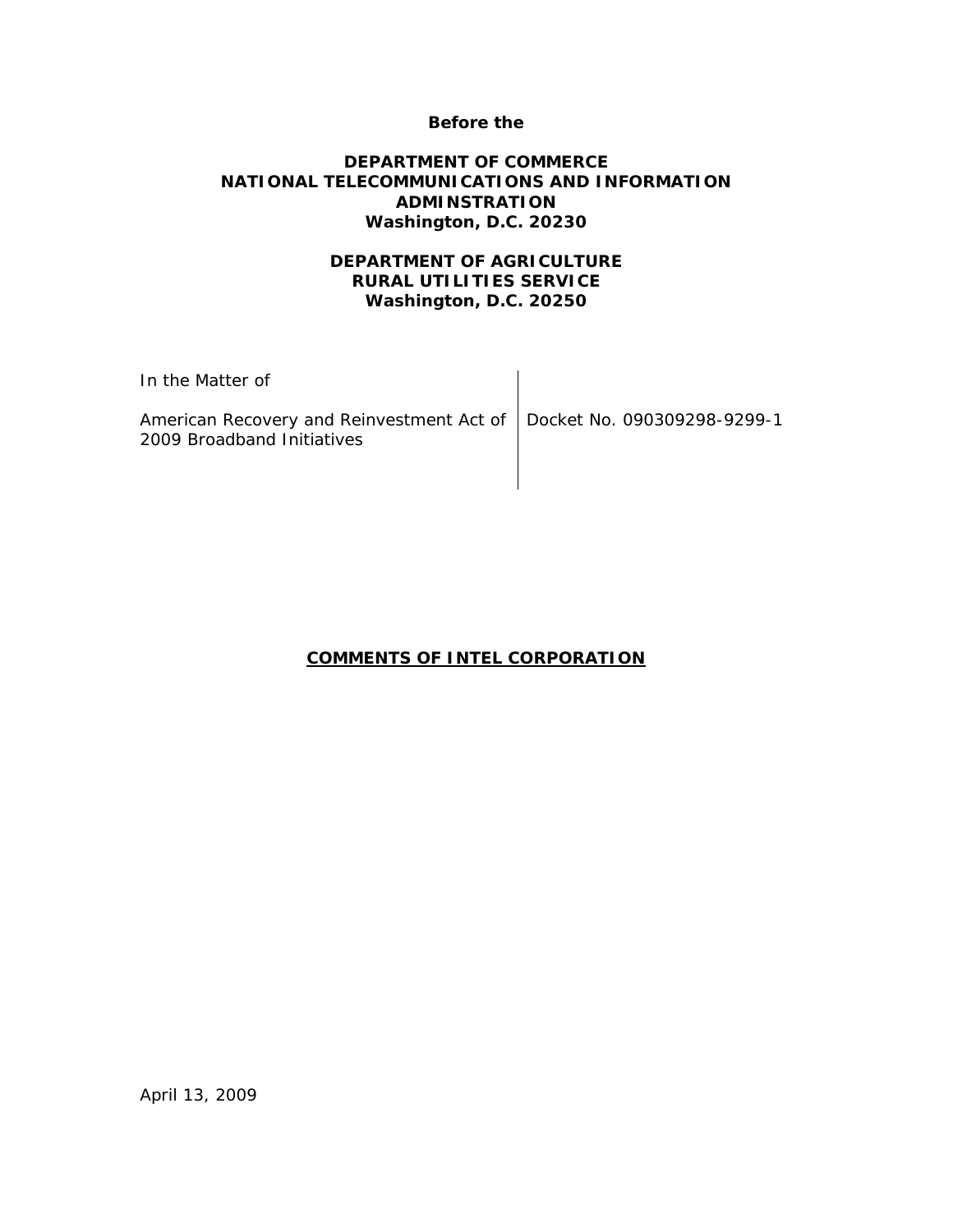# **TABLE OF CONTENTS**

# **EXECUTIVE SUMMARY** ……………………………………………………………………………… i-iii

### **I. INTEL'S COMMITMENT TO U.S. COMPETITIVENESS AND UNIVERSAL BROADBAND COINCIDE WITH THE GOALS OF THE OBAMA ADMINISTRATION, CONGRESS, AND THE ARRA** ……………2

- a. Intel's New \$7 Billion Investment in U.S. Manufacturing Facilities Exemplifies the ARRA's Stimulative Purposes …………………………………2
- b. Intel's Experience in Fostering Universal Broadband and PC Ownership Provides Unique Insight as NTIA and RUS Undertake the Broadband Initiatives in the ARRA ……………………………….…………………3

#### **II. THE DUAL PURPOSES OF BROADBAND STIMULUS FUNDING ARE TO ACCELERATE BROADBAND DEPLOYMENT AND ADOPTION** …5

- a. Broadband Deployment and Adoption are the Dual Objectives of the BTOP and RUS Programs ……………………………………………………………5
- b. Broadband Adoption and Increased Computer Ownership are Critical to Solving the Digital Divide in America ……………………………..8
- c. NTIA and RUS Should Consider Awarding Approximately \$1 Billion in Grants and Loans to Projects that Address Broadband Demand in Unserved and Underserved Areas …………………………………………………11

#### **III. NTIA AND RUS SHOULD ESTABLISH SELECTION CRITERIA FOR BROADBAND STIMULUS FUNDING BASED ON THE OPTIMAL MIX OF CAPABILITIES, COST, AND PRICE ADVANTAGES** ……….………15

- a. NTIA and RUS Should Establish Basic "Gating" Criteria as the First Step in Reviewing Applications ……………………………………………….……16
- b. NTIA and RUS Should Establish Technology-Neutral Criteria for Evaluating Competing Applications Based on the Optimal Mix of Broadband Capabilities, Cost, and Price Advantages …………….……18
- **IV. CONCLUSION** ……………………………………………………………………………………28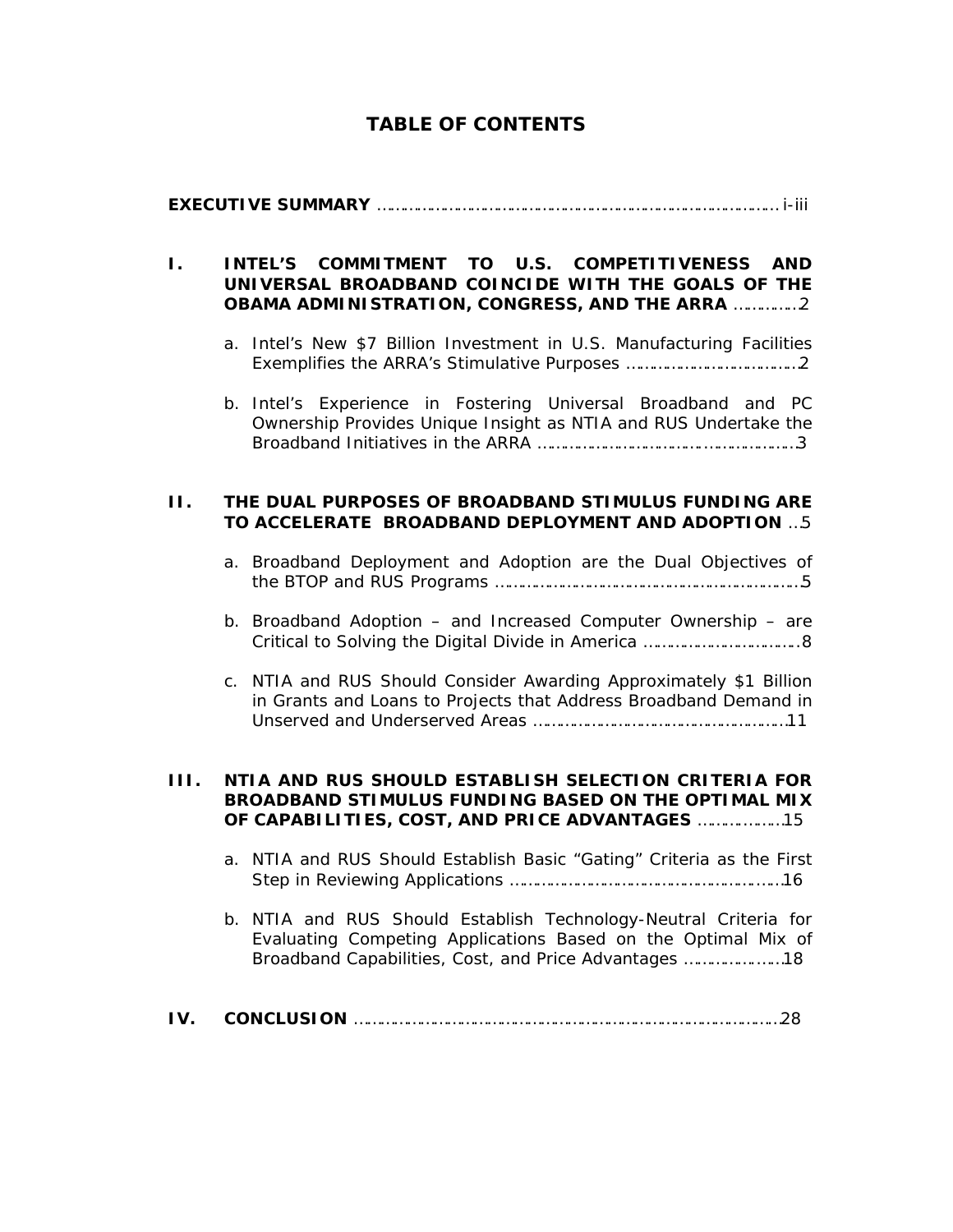#### **EXECUTIVE SUMMARY**

As a leading U.S. manufacturer and one of the Top 60 U.S. employers, Intel is committed to America's global competitiveness and the goals of the American Recovery and Reinvestment Act of 2009 (ARRA or the Act). Consistent with the ARRA's purposes to stimulate jobs and invest in the long-term economic health of our nation, Intel CEO Paul Otellini recently announced that Intel will spend *\$7 billion over the next two years* to build advanced manufacturing facilities in the U.S. – an investment that will support approximately 7,000 high wage, high-skill jobs in America.

A significant part of Intel's strategy involves utilizing our manufacturing and technology leadership to bridge the digital divide in the U.S. and around the world. Our Intel World Ahead program has spent years working to accelerate PC ownership and enable an incremental one billion people to access the Internet by 2012. This experience in fostering universal broadband and PC ownership enables us to provide unique insight as the National Telecommunications and Information Administration (NTIA) and the Rural Utilities Service (RUS) undertake the broadband stimulus initiatives in the ARRA.

 A key take away from our Intel World Ahead experience is that broadband deployment and adoption go hand-in-hand; one cannot serve its purpose without the other. In setting forth the purposes and specifications for Broadband Technology Opportunities Program (BTOP) funding, Congress aptly recognized that both broadband supply (deployment) and demand (adoption) are critical to bridging the digital divide in the U.S. Indeed, a perceived lack of need for broadband and a lack of computer ownership are top barriers to broadband adoption in unserved and underserved areas. Thus, we must solve the

i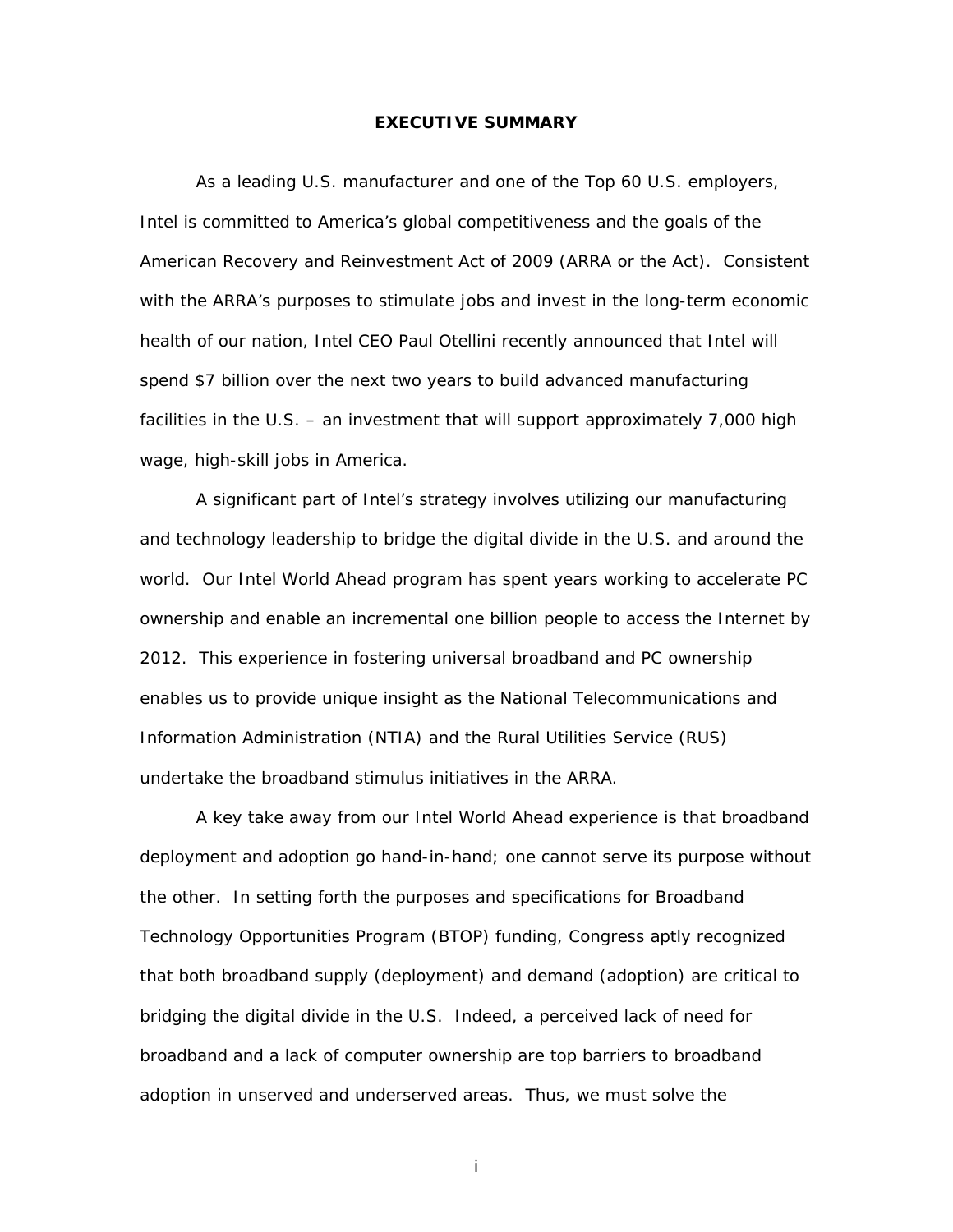broadband demand issue in these digitally-deprived areas in order to address the ultimate goal of universal broadband adoption in America.

Accordingly, NTIA and RUS should consider awarding  $\sim$  \$1 billion in stimulus funding to projects that address broadband demand in unserved and underserved areas. Under BTOP, Congress allocates at least \$250 million to sustainable broadband adoption programs; at least \$200 million to public computing centers; and \$350 million to funding the Broadband Data Improvement Act of 2008 (BDIA), which provides for grants for broadband mapping and adoption initiatives. Given that it cost the large State of California \$400,000 to do its broadband map, and ten States have completed their maps, Intel conservatively estimates that it will cost \$16 million to map the remaining 40 States and D.C. Thus, it should be possible to free at least another \$300 million of BDIA funds for broadband adoption and related demand-side projects, such as establishing programs to improve computer ownership in areas with low broadband penetration. In sum, Intel believes that NTIA should consider allocating  $\sim$  \$750 million (\$250M + \$200M + \$300M) of its \$4.7 billion BTOP funds to such programs. Similarly, RUS should consider awarding  $\sim$  \$400 million of its \$2.5 billion in ARRA broadband funding to demand-side programs.

When establishing selection criteria for grant and loan awards, NTIA and RUS use a two-step process. As a first step, the agencies should apply basic "gating" criteria to determine whether an application will be "accepted" for a more detailed review. If an application is accepted then, as a second step, NTIA and RUS should apply technology-neutral criteria to evaluate competing applications based on the optimal mix of broadband capabilities (*e.g.*, mobility and speed), cost (*e.g.*, benefits versus costs over time and per-customer cost),

ii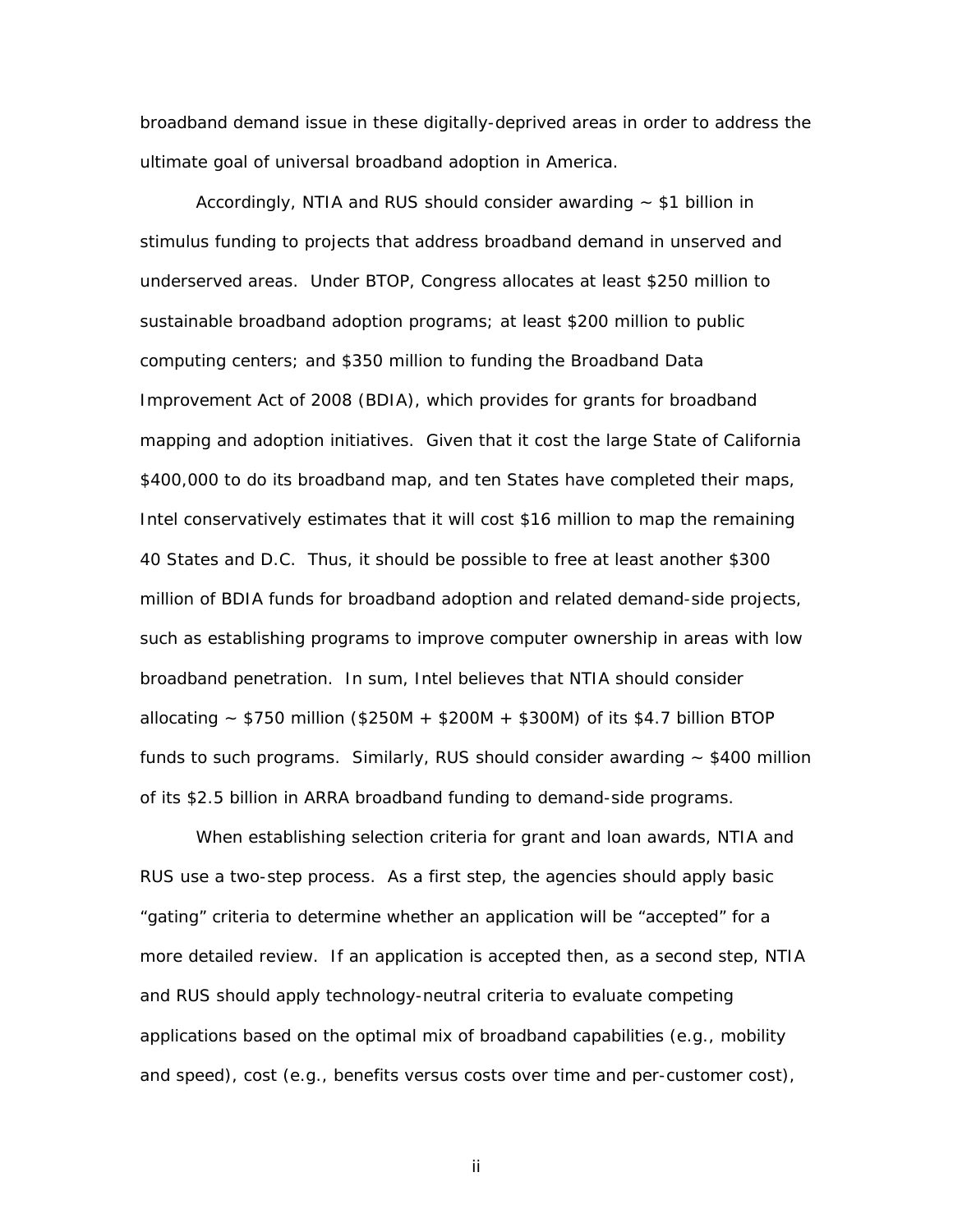and price advantages (*e.g.*, subscription and equipment pricing). The second step will be the heart of the review in determining which applications best meet the broadband needs of the greatest population of users in the areas to be served. The primary criterion for selecting award winners should be the costeffectiveness or return on investment (ROI) of taxpayer dollars. ROI, as measured by increase in broadband usage and subscribership (*i.e*., actual uptake of broadband service by users in unserved or underserved areas) will be the best indicator of the success of BTOP- and RUS-funded projects.

By adhering to the foregoing precepts, NTIA and RUS will ensure that we are investing precious taxpayer dollars in the most efficient, comprehensive, and meaningful manner for Americans in unserved and underserved communities. Intel fully supports the agencies in this broadband effort and appreciates the opportunity to provide our insight as the government undertakes this awesome responsibility.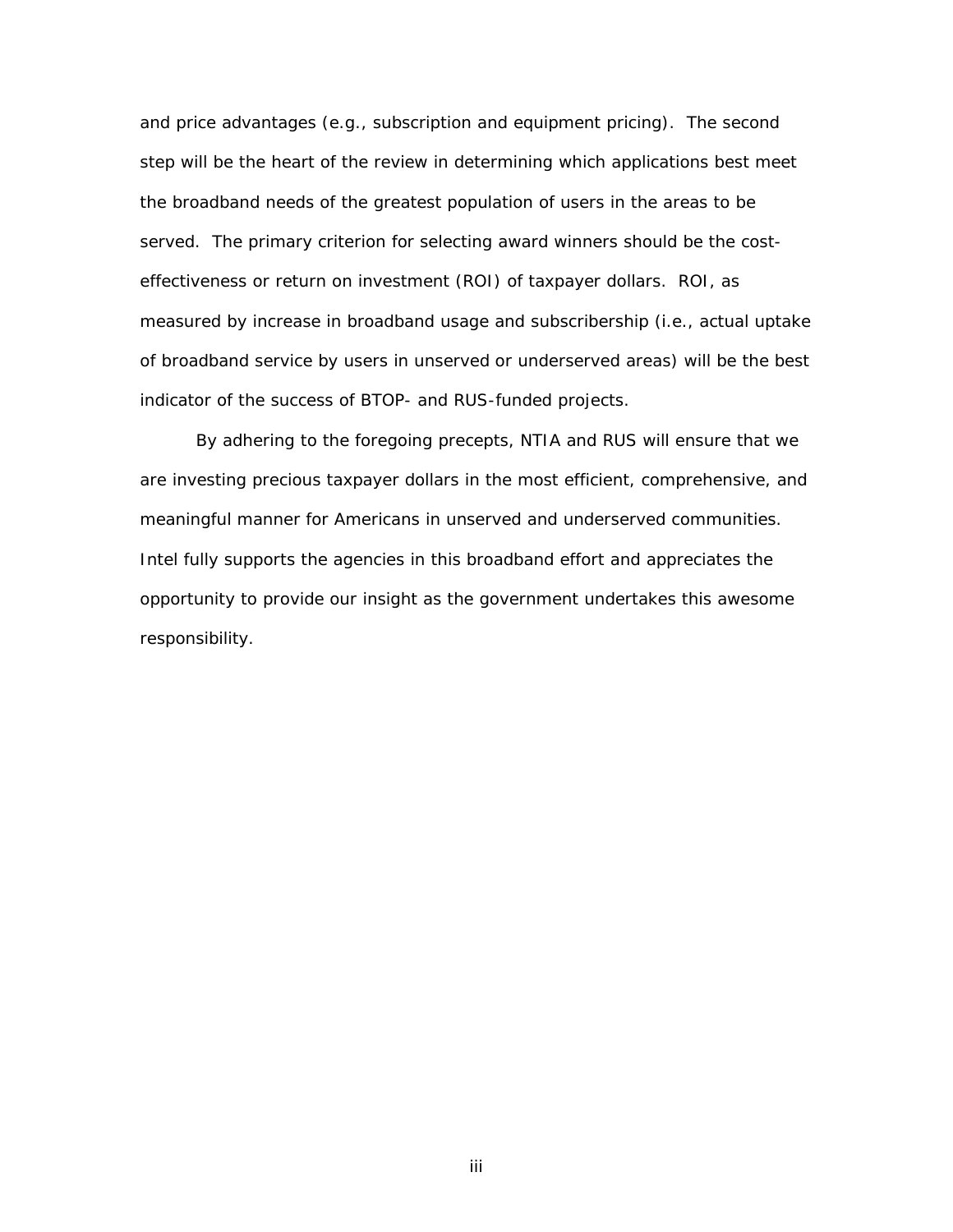#### **Before the**

#### **DEPARTMENT OF COMMERCE NATIONAL TELECOMMUNICATIONS AND INFORMATION ADMINSTRATION Washington, D.C. 20230**

### **DEPARTMENT OF AGRICULTURE RURAL UTILITIES SERVICE Washington, D.C. 20250**

| In the Matter of                                                                                      |  |
|-------------------------------------------------------------------------------------------------------|--|
| American Recovery and Reinvestment Act of   Docket No. 090309298-9299-1<br>2009 Broadband Initiatives |  |

#### **COMMENTS OF INTEL CORPORATION**

Intel Corporation (Intel) hereby submits comments to the U.S.

Department of Commerce's National Telecommunications and Information Administration (NTIA) and the U. S. Department of Agriculture's Rural Utilities Service (RUS) in the above-captioned proceeding.<sup>[1](#page-5-0)</sup> Intel, the world leader in silicon innovation, develops technologies, products and initiatives to continually advance how people work and live. $^2$  $^2$  Intel has a long history of supporting public polices that promote ubiquitous, affordable, high-quality broadband in the United States (U.S.) and around the world. We respectfully submit our policy and technical expertise herein as NTIA and RUS develop rules and procedures

<span id="page-5-0"></span><sup>&</sup>lt;sup>1</sup> Joint Request for Information and Notice of Public Meetings, 74 Fed. Reg. 10,716-21, Docket No. 090309298-9299-01 (March 12, 2009) (NTIA-RUS RFI).

<span id="page-5-1"></span><sup>&</sup>lt;sup>2</sup> Additional information about Intel is available at [www.intel.com/pressroom](http://www.intel.com/pressroom/index.htm).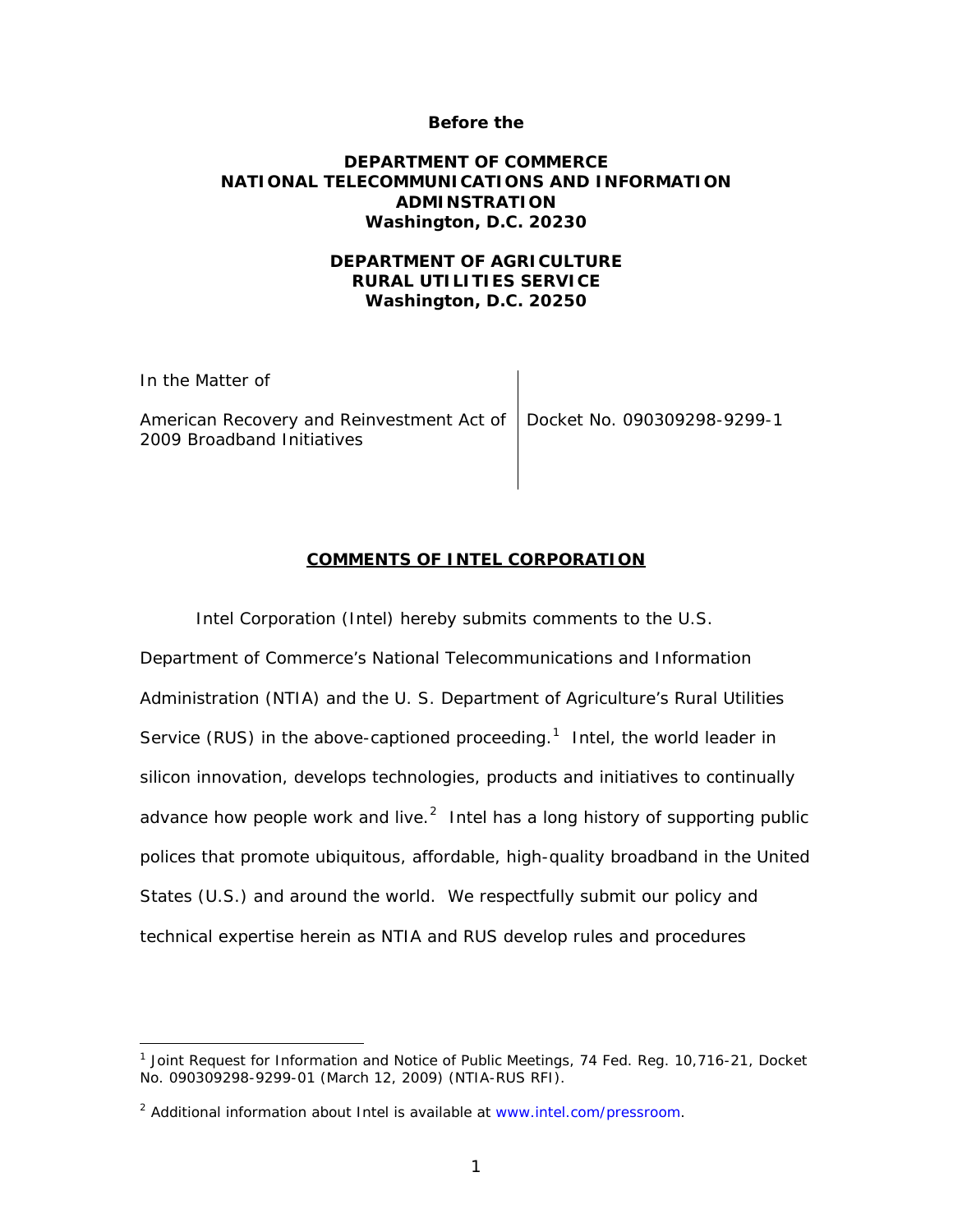pursuant to the broadband initiatives in the American Recovery and Reinvestment Act of 2009 (ARRA or the Act). $^3$  $^3$ 

#### **I. INTEL'S COMMITMENT TO U.S. COMPETITIVENESS AND UNIVERSAL BROADBAND COINCIDE WITH THE GOALS OF THE OBAMA ADMINISTRATION, CONGRESS, AND THE ARRA**

Intel is committed to America's global competitiveness and has years of experience working to advance universal broadband and PC ownership. Our goals and efforts in these areas are consistent with the objectives of the Obama Administration, Congress, and the ARRA. Accordingly, we fully support NTIA and RUS in their broadband initiatives and welcome the opportunity to share our insight as the government seeks to "spend taxpayers' money quickly, yet wisely."<sup>[4](#page-6-1)</sup>

### **a. Intel's New \$7 Billion Investment in U.S. Manufacturing Facilities Exemplifies the ARRA's Stimulative Purposes**

As a leading U.S. manufacturer and one of the Top 60 U.S. employers,  $5$ Intel is committed to America's global competitiveness and the ARRA's potential in this regard. We fully support the ARRA's stimulative purposes: "(1) To preserve and create jobs and promote economic recovery …; (3) To provide investments needed to increase economic efficiency by spurring technological advances…; and (4) To invest in … infrastructure that will provide long-term

<span id="page-6-0"></span> $\overline{a}$ <sup>3</sup> The American Recovery and Reinvestment Act of 2009, P.L. 111-5, H.R. 1-4-5, H.R. 1-14, 398-402 (ARRA).

<span id="page-6-1"></span><sup>4</sup> Opening Statement of Rep. Henry Waxman, Chairman of the Cmte. on Energy and Commerce, Before the Subcmte. on Communications, Technology, and the Internet, at 1 (April 2, 2009) (Waxman Statement).

<span id="page-6-2"></span><sup>&</sup>lt;sup>5</sup> Fortune 1000, *Fortune*, Annual Ranking of America's Largest Corporations (May 5, 2008), available online at [http://money.cnn.com/magazines/fortune/fortune500/2008/full\\_list/](http://money.cnn.com/magazines/fortune/fortune500/2008/full_list/).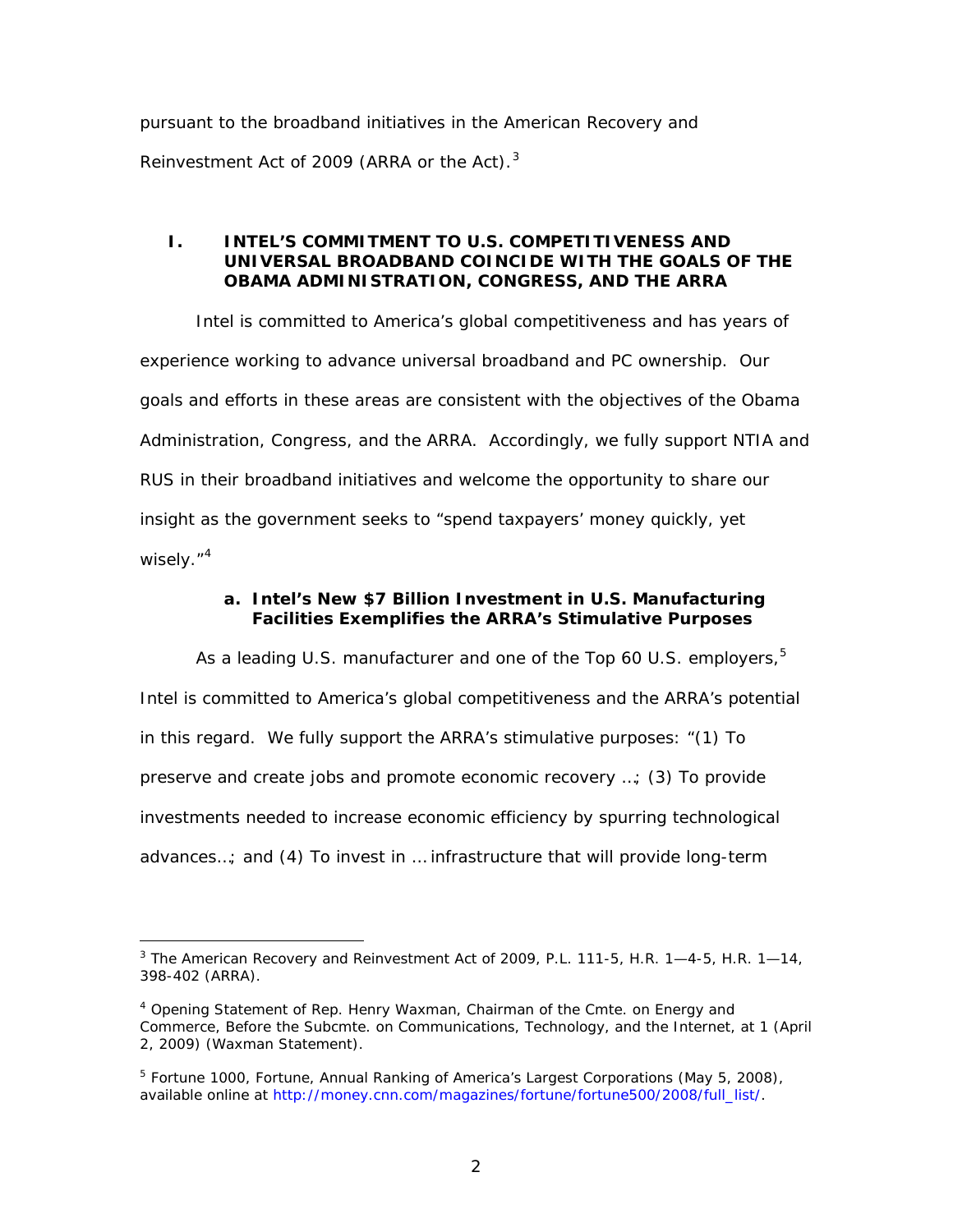economic benefits."<sup>[6](#page-7-0)</sup> In fact, consistent with the ARRA's stated purposes, Intel CEO Paul Otellini announced on February 10 that Intel will spend *\$7 billion over the next two years* to build advanced manufacturing facilities in the U.S.<sup>[7](#page-7-1)</sup>

This huge investment will support approximately 7,000 high wage, highskill jobs as part of a total Intel workforce of more than 45,000 in the U.S. $^8$  $^8$ Otellini said: "We're investing in America to keep Intel and our nation at the forefront of innovation…. These manufacturing facilities will produce the most advanced computing technology in the world … and the chips they produce will become the basic building blocks of the digital world, generating economic returns far beyond our industry."<sup>[9](#page-7-3)</sup> Intel, like the Obama Administration and Congress, seeks to preserve and create jobs and promote economic recovery, provide investments needed to increase economic efficiency by spurring technological advances, and invest in infrastructure that will provide long-term economic benefits – and we have committed \$7 billion over the next two years to do our part to help America achieve these economic stimulus goals.<sup>[10](#page-7-4)</sup>

### **b. Intel's Experience in Fostering Universal Broadband and PC Ownership Provides Unique Insight as NTIA and RUS Undertake the Broadband Initiatives in the ARRA**

A significant part of Intel's strategy involves harnessing our

manufacturing and technology leadership to bridge the digital divide in the U.S. and around the world by accelerating PC ownership and enabling an incremental

<span id="page-7-2"></span><sup>8</sup> *Id.* 

 $\overline{a}$ 

<span id="page-7-3"></span> $9$  *Id.* 

<span id="page-7-0"></span><sup>&</sup>lt;sup>6</sup> ARRA, H.R. 1–1-2 (Statement of Purposes).

<span id="page-7-1"></span><sup>7</sup> *See Intel to Invest \$7 Billion in U.S. Manufacturing Facilities* (Feb. 10, 2009), available online at [http://www.intel.com/pressroom/archive/releases/20090210corp.htm?iid=pr1\\_releasepri\\_200](http://www.intel.com/pressroom/archive/releases/20090210corp.htm?iid=pr1_releasepri_20090210r) [90210r](http://www.intel.com/pressroom/archive/releases/20090210corp.htm?iid=pr1_releasepri_20090210r).

<span id="page-7-4"></span><sup>&</sup>lt;sup>10</sup> Intel also makes about 75% of its R&D spending and capital investments in the U.S.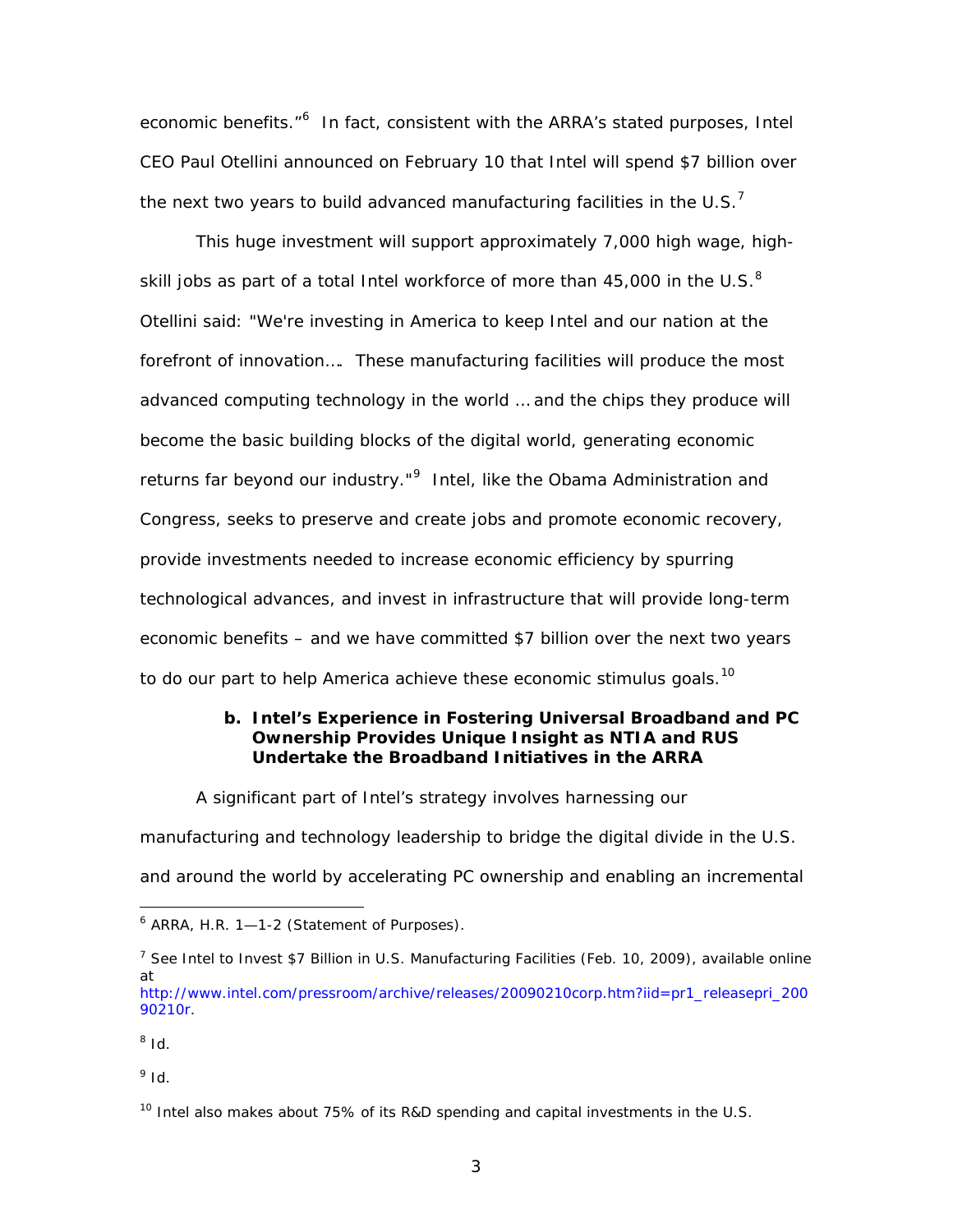one billion people to access the Internet by 2012. The Intel World Ahead program focuses on connecting the next billion people to uncompromised technology around the world. We make PCs more accessible and affordable through innovative PC purchase programs, and we've worked with governments and other organizations in remote and underserved communities to develop more than 200 programs in 60 countries. To date, Intel has supplied 59,000 PCs in 39 countries for education. We believe that Internet connectivity is critical to success in a digital society and that wireless broadband PC access is essential for meaningful participation in the global economy. We work with governments, development organizations, community groups, other technology leaders, and telcos from South America to Africa to China – and everywhere in between – to connect more people to the Internet using cost-effective, robust WiMAX solutions.

Intel's years of experience with our World Ahead program – enabling Internet access and accelerating PC ownership for remote and underserved communities around the world – have shaped our optimistic view of the U.S. broadband stimulus initiatives. Like the Obama Administration and Congress, Intel wholeheartedly believes that ensuring sustainable deployment and adoption of cutting-edge broadband technologies by all Americans are essential to bridging the digital divide in our country and enabling the U.S. to be globally competitive in the long-term. Accordingly, Intel supports the important role that NTIA's Broadband Technology Opportunities Program (BTOP) and RUS will play in helping America meet these goals, and we appreciate the opportunity to provide our unique perspective as the government undertakes this awesome responsibility.

4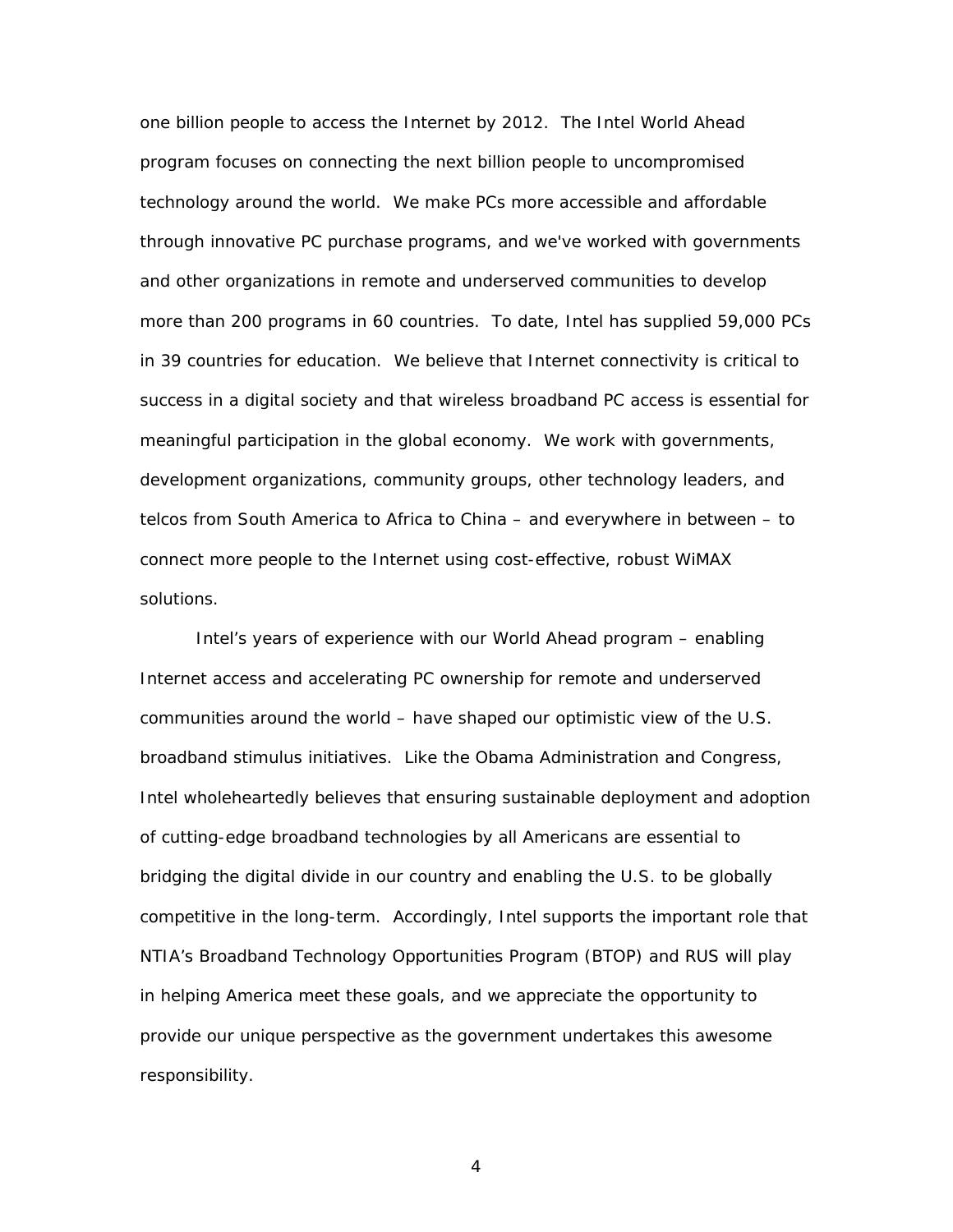#### **II. THE DUAL PURPOSES OF BROADBAND STIMULUS FUNDING ARE TO ACCELERATE BROADBAND DEPLOYMENT AND ADOPTION**

Focusing broadband stimulus funding on the dual purposes of broadband deployment and adoption will ensure that NTIA and RUS make investments in unserved and underserved communities in a comprehensive and meaningful manner.<sup>[11](#page-9-0)</sup> Based on years of experience with Intel's World Ahead program, we have learned that broadband adoption – of which computer ownership is a key component – is a critical barrier to solving the digital divide. For this reason, Intel believes that, depending on the applications submitted, NTIA and RUS should consider awarding approximately \$1 billion in grants and loans to projects that will address broadband demand in unserved and underserved areas.

### **a. Broadband Deployment and Adoption are the Dual Objectives of the BTOP and RUS Programs**

As Mark Seifert testified at the recent oversight hearing on ARRA broadband initiatives, the Act "allocates 4.7 billion dollars to NTIA for the general purpose of accelerating the deployment and adoption of broadband services."<sup>[12](#page-9-1)</sup> Mr. Seifert further explained that, while there may be a focus on supply side stimulus, "demand side stimulus is a critical goal" of the ARRA. $13$  In this regard, the Act allocates *at least* \$250 million of this amount to innovative programs to encourage sustainable adoption of broadband service and *at least* \$200 million to expanding public computer center capacity.<sup>[14](#page-9-3)</sup> The ARRA also allocates \$350

<span id="page-9-0"></span><sup>11</sup> *See* NTIA-RUS RFI at NTIA Question 1.a. (Should a certain percentage of grant funds be apportioned to each category?); NTIA Question 1.b. (Should applicants be encouraged to address more than one purpose?).

<span id="page-9-1"></span> $12$  Testimony of Mark G. Seifert, Sr. Advisor to the Ass't Sec'y, NTIA, U.S. Dep't of Commerce, Before the Subcmte. on Communications, Technology, and the Internet, at 4 (April 2, 2009) (Seifert Testimony). *See also* ARRA, H.R. 1—14.

<span id="page-9-2"></span><sup>&</sup>lt;sup>13</sup> Seifert Testimony at 4.

<span id="page-9-3"></span><sup>14</sup> ARRA, H.R. 1—14.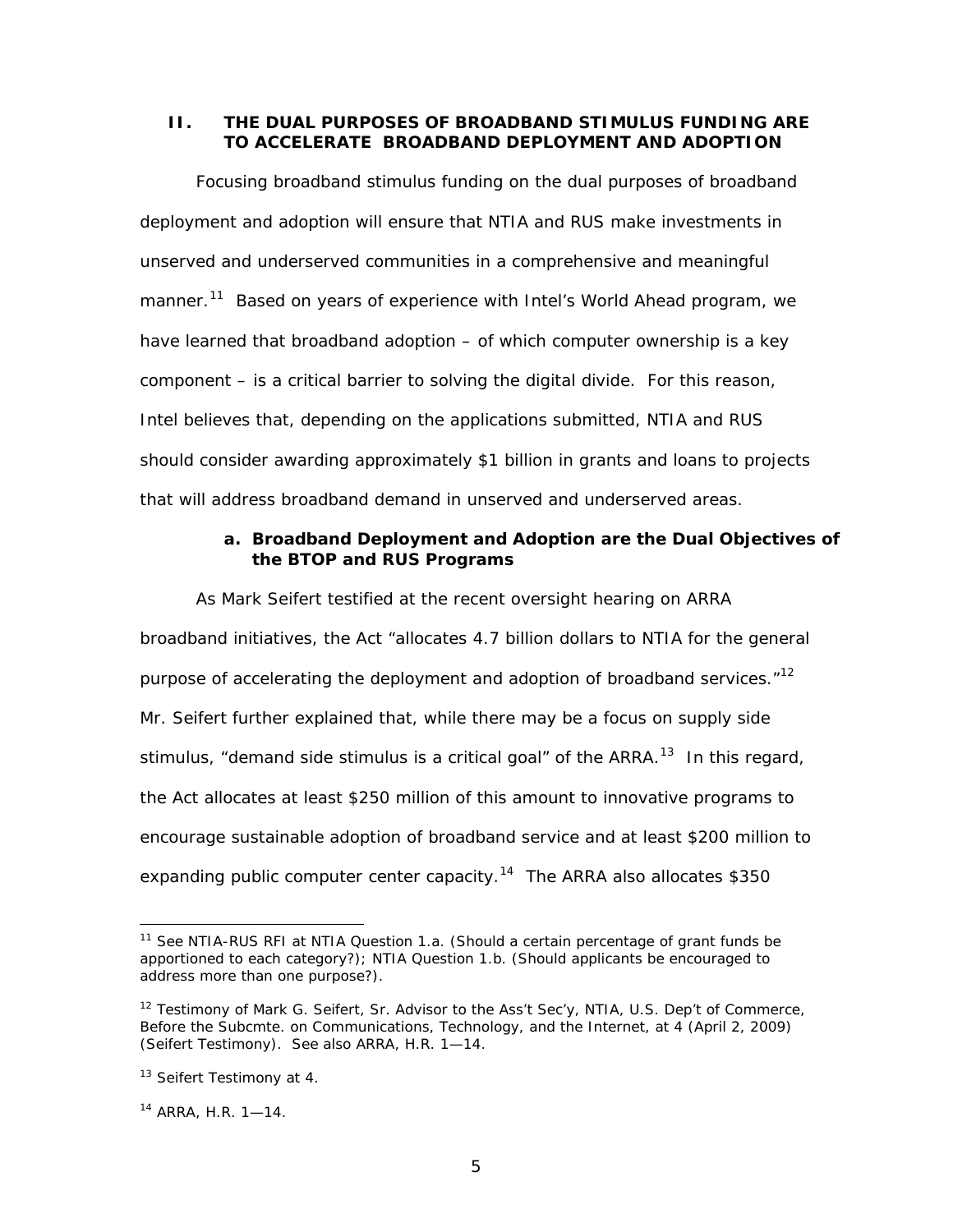million for implementation of the Broadband Data Improvement Act of 2008 (BDIA),<sup>[15](#page-10-0)</sup> which provides for grants for broadband mapping and adoption initiatives.<sup>[16](#page-10-1)</sup>

The ARRA states that BTOP funding should be awarded for projects that serve the purposes of providing broadband access to consumers residing in unserved and underserved areas; providing broadband education, awareness, training, access, equipment, and support to schools, libraries, healthcare providers, colleges, and other community organizations, agencies, and jobcreating facilities; improve broadband access and use by public safety; and stimulating the demand for broadband.<sup>[17](#page-10-2)</sup> The ARRA further specifies – in this order – that grants may be used to "acquire equipment, … hardware, software, … and infrastructure for broadband services; … construct and deploy broadband related infrastructure; … ensure access to broadband service by community institutions; … facilitate access to broadband service by … vulnerable populations …; … improve public safety broadband communications services; and … undertake such other projects … consistent with the purpose of the program to be established."<sup>[18](#page-10-3)</sup> Notably, Congress listed broadband equipment, hardware, and software (*e.g*., laptops/PCs) at the top of the list – *prior to*, *and distinct from,* broadband deployment infrastructure.

Thus, in setting forth these purposes and specifications for BTOP funding, Congress aptly recognized that both broadband supply (deployment) and

<span id="page-10-0"></span> $15$  *Id*.

<span id="page-10-1"></span><sup>&</sup>lt;sup>16</sup> The Broadband Data Improvement Act of 2008, Public Law 110-385, 122 STAT. 4096 (2008) (BDIA).

<span id="page-10-2"></span><sup>17</sup> ARRA, H.R. 1—398-99.

<span id="page-10-3"></span> $18$  ARRA, H.R. 1-400, Sec. 6001(g).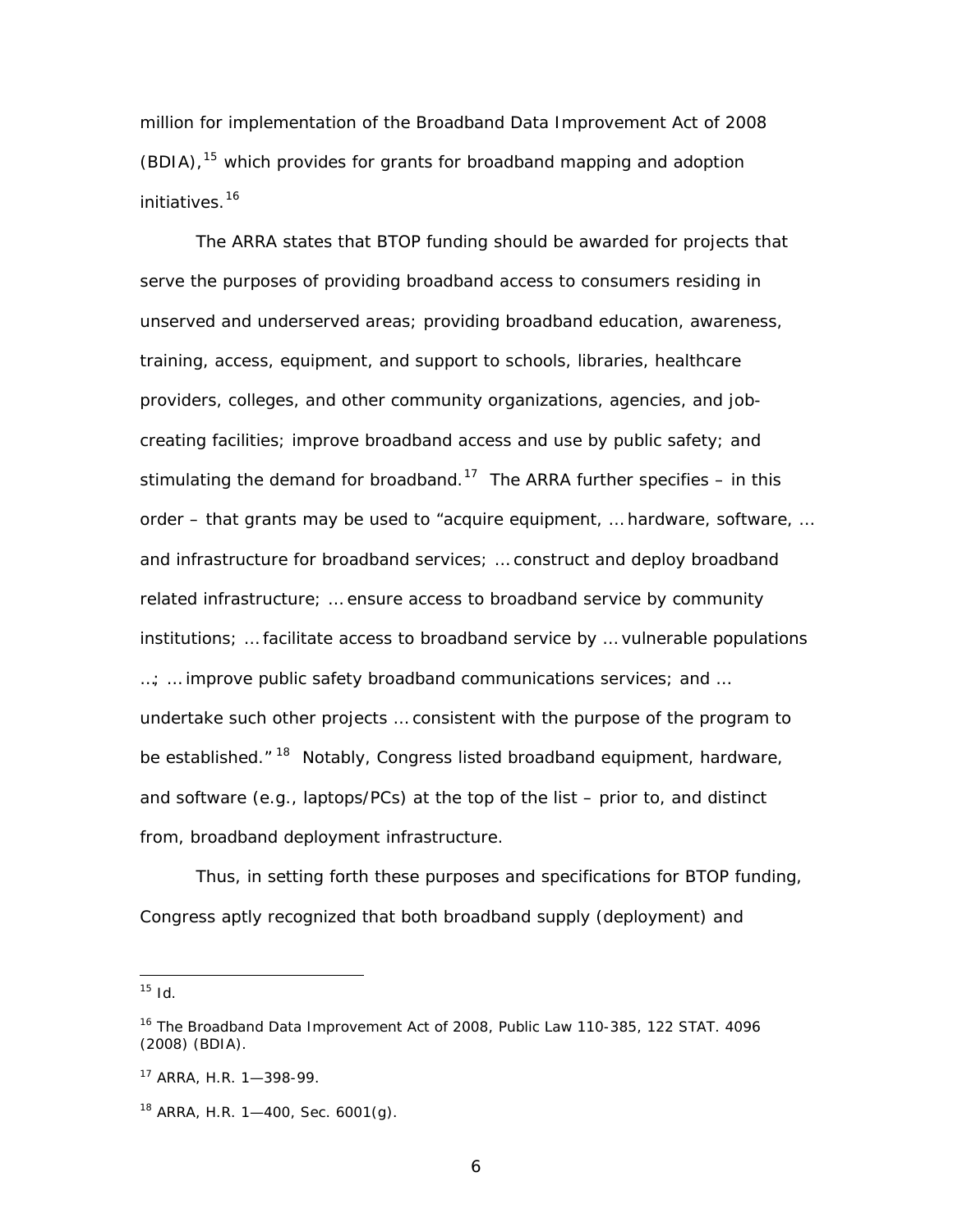demand (adoption) are critical to bridging the digital divide in America<sup>[19](#page-11-0)</sup> – a point echoed by a broad cross section of Commenters in the FCC's recent rural broadband strategy proceeding. TIA states: "While the Commission will be wellserved in identifying methods for improving … broadband deployment, demandside stimulus – including subsidies for laptops and funding for computer training – is equally important.<sup>"[20](#page-11-1)</sup> Verizon and Verizon Wireless similarly assert that, in rural areas, "as in non-rural areas, the Commission should work with other policymakers and stakeholders to address demand-side factors that inhibit consumer subscription to broadband services, including computer literacy, computer ownership, or other factors that prevent people from recognizing the relevance of broadband to their lives. $21$  NCTA concurs: "Demand-side stimulus investment programs that promote the use of broadband among these underserved populations also … serve an important purpose. Such programs could … stimulate demand by … making computers or laptops available at a discount to qualifying households, discounting monthly service, or other tailored means designed to stimulate adoption by targeted groups. $12^2$  The Consumer Federation of America and the Consumers Union assert: "[T]he sustainable adoption and … and demand stimulation aspects of the stimulus bill should

<span id="page-11-0"></span><sup>&</sup>lt;sup>19</sup> "As specified in the [ARRA], government can play a role in stimulating both [broadband] supply and demand." Testimony of Dr. Nicol Turner-Lee, Sr. Vice Pres. of One Economy Corp., Before the Subcmte. on Communications, Technology, and the Internet, at 4 (April 2, 2009) (Turner-Lee Testimony).

<span id="page-11-1"></span><sup>20</sup> Comments of the Telecommunications Industry Association, *Report on Rural Broadband Strategy*, GN Docket No. 09-29, at 3 (March 25, 2009). *See also id.* at ii, 2, and 3.

<span id="page-11-2"></span><sup>21</sup> Comments of Verizon and Verizon Wireless, *Report on Rural Broadband Strategy*, GN Docket No. 09-29, at 3 (March 25, 2009).

<span id="page-11-3"></span><sup>22</sup> Comments of the National Cable & Telecommunications Association, *Report on Rural Broadband Strategy*, GN Docket No. 09-29, at 15 (March 25, 2009).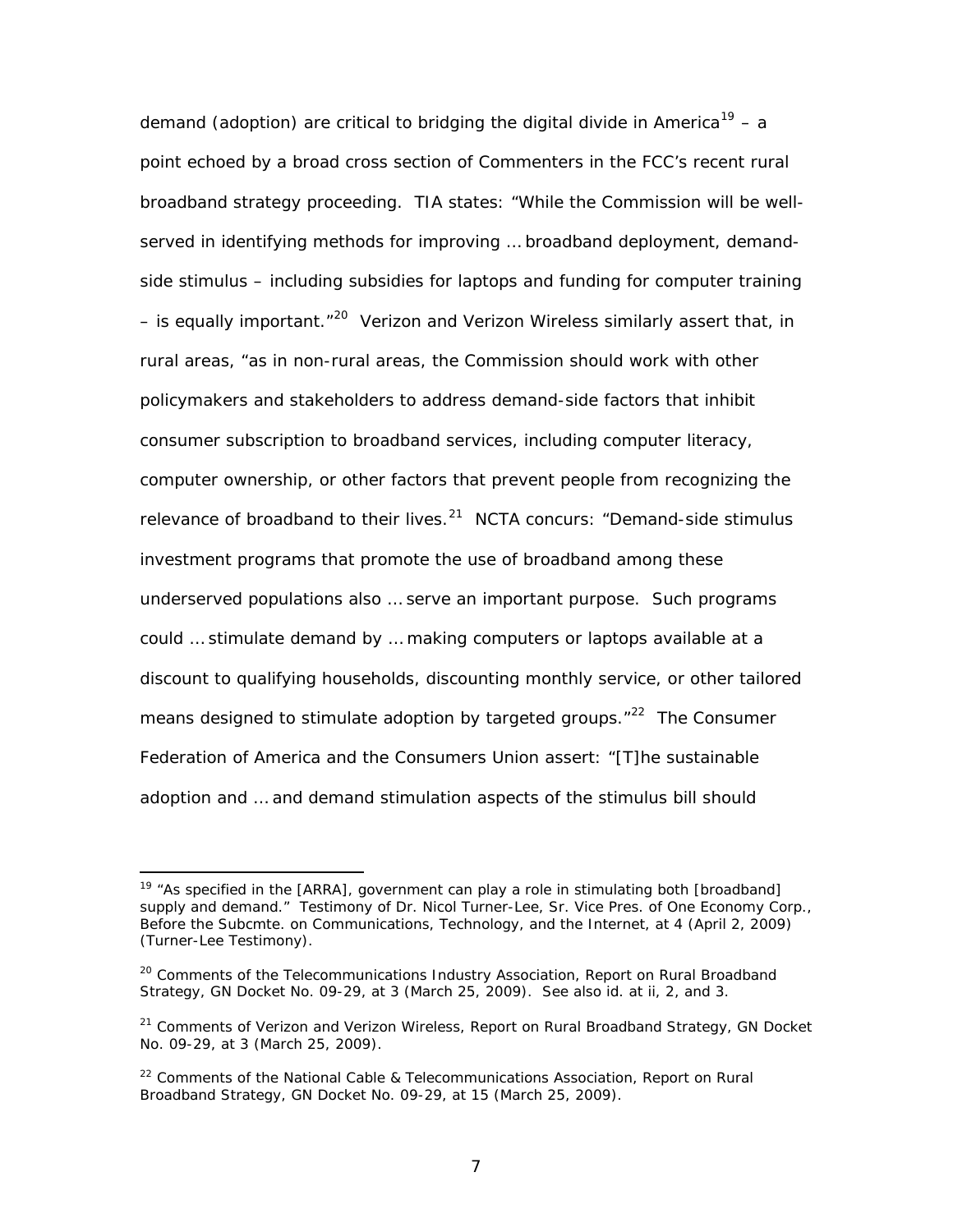receive a full measure of support."<sup>[23](#page-12-0)</sup> Finally, as USTelecom states: "Our broadband strategy must address both supply and demand issues…. Both enhancing broadband availability and service and demand stimulation are widely recognized as components of a comprehensive strategy for ensuring that broadband technology has the greatest positive impact on our nation.<sup>"[24](#page-12-1)</sup>

Congress made similar pronouncements regarding the dual objectives of increasing broadband deployment and adoption just six months ago when enacting the BDIA. Congress' findings in that statute provide: "The deployment and adoption of broadband technology has resulted in enhanced economic development and public safety for communities across the Nation, improved health care, and educational opportunities, and a better quality of life for all Americans…. Continued progress in the deployment and adoption of broadband technology is vital to ensuring that our Nation remains competitive and continues to create business and job growth."<sup>[25](#page-12-2)</sup>

#### **b. Broadband Adoption – and Increased Computer Ownership – are Critical to Solving the Digital Divide in America**

Broadband deployment and adoption go hand-in-hand; one cannot serve its purpose without the other. Consider these potential scenarios: If NTIA and RUS allocate broadband stimulus funds to projects that only build "roads" (broadband networks), then we will have invested in digital "roads" to nowhere – as consumers will still lack the "cars" (laptops and PCs) needed to use the "roads." As Chairman Waxman stated in the recent oversight hearing, "Nobody

<span id="page-12-0"></span><sup>23</sup> Comments of the Consumer Federation of America and Consumers Union, *Report on Rural Broadband Strategy*, GN Docket No. 09-29, at 9 (March 25, 2009) (CFA-CU Comments).

<span id="page-12-1"></span><sup>24</sup> Comments of the United States Telecom Association, *Report on Rural Broadband Strategy*, GN Docket No. 09-29, at 3 (March 25, 2009).

<span id="page-12-2"></span><sup>25</sup> BDIA, 122 STAT. 4096.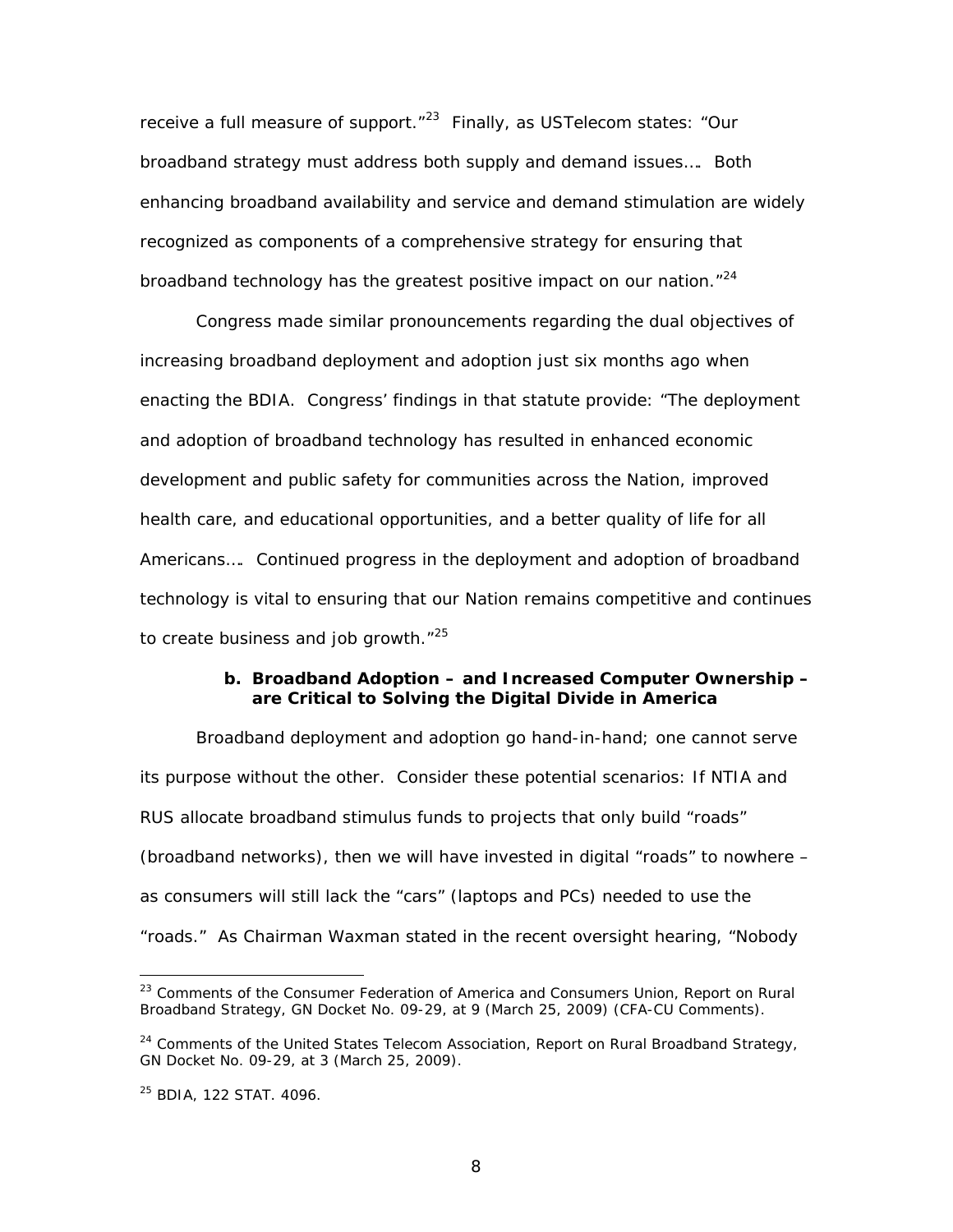wants taxpayer money funding a digital bridge to nowhere. $126$  $126$  Conversely, if NTIA and RUS allocate broadband stimulus funds to projects that help consumers purchase "cars" (laptops and PCs), but we do not invest in building out our digital "roads" (broadband networks) – then the "cars" will be of limited use. In short, Americans in unserved and underserved areas need access to broadband networks, as well as the laptops/PCs to connect to them, in order to participate in the digital world.

Various studies demonstrate that the perceived lack of need for

broadband and a lack computer ownership are the top barriers to broadband

adoption. For example, Connected Nation reports:

[O]ne might expect lack of broadband availability — in other words, the supply side of the problem — to be the top barrier to broadband adoption. Yet, only 19% of rural residents who do not subscribe to broadband service say it is because broadband is not available at their home…. [Rather,] perceived lack of need is the overwhelming barrier to adoption among rural dwellers. Forty-two percent of rural residents without broadband at home say they don't subscribe because they don't need it, and *34% of these residents report lack of a computer as the reason they don't subscribe to broadband*. [27](#page-13-1)

Connected Nation further reports that, in a survey of over 3,000 residents

in Ohio, Tennessee, and Kentucky (States with sizable unserved and

underserved communities), approximately 26 percent of households do not have

a computer.<sup>[28](#page-13-2)</sup> Indeed:

Through its operations in several states, Connected Nation has learned that demand stimulation and consumer education

<span id="page-13-0"></span><sup>26</sup> Waxman Statement at 1.

<span id="page-13-1"></span><sup>&</sup>lt;sup>27</sup> "Consumer Insights to America's Broadband Challenge," Connected Nation Inc., at 11 (Oct. 13, 2008) (emphasis added), available online at [http://www.connectednation.com/\\_documents/ConsumerInsightsBroadbandChallenge\\_200810](http://www.connectednation.com/_documents/ConsumerInsightsBroadbandChallenge_20081013.pdf)

[<sup>13.</sup>pdf](http://www.connectednation.com/_documents/ConsumerInsightsBroadbandChallenge_20081013.pdf).

<span id="page-13-2"></span><sup>28</sup> *Id.* at 5.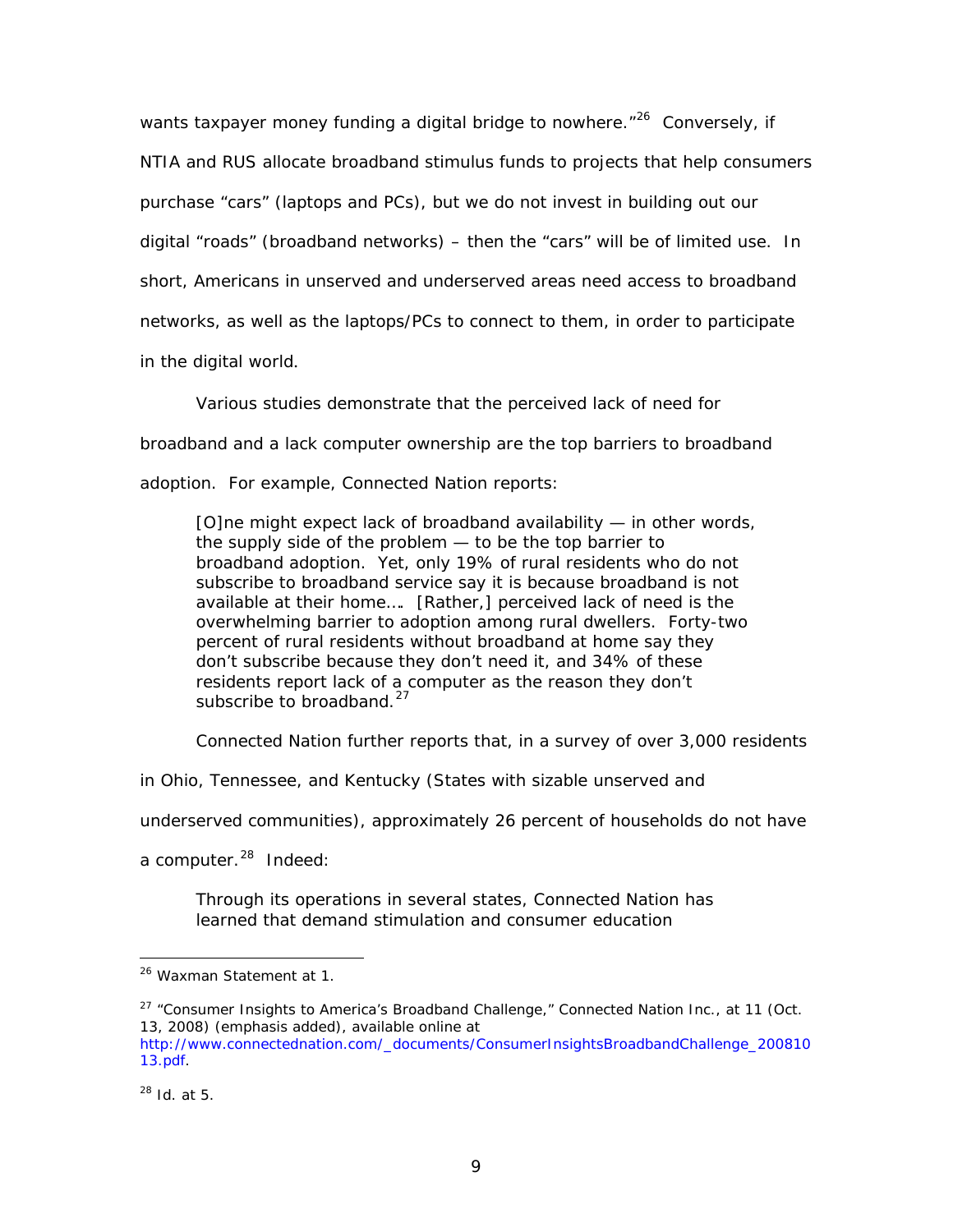programs are absolutely essential to facilitating broadband deployment and adoption. Stated simply, the business case for broadband deployment is difficult in many rural areas where computer ownership and computer use skills are low.[29](#page-14-0)

These points underscore the fact that, "[a]ccess to computers and the difficulty of using the technology are ... barriers to widespread broadband use.<sup>"[30](#page-14-1)</sup> In fact, "[t]he Conferees note the success of [broadband adoption] programs in several States, and hope that … grantees will be involved in … demand[-side projects …], thereby stimulating economic growth and job creation" in ARRA-funded areas. $31$ Thus, in order to improve broadband adoption in the U.S., we must increase laptop/PC ownership and improve broadband knowledge among consumers in unserved and underserved areas.

Not only does computer ownership provide individuals with the ability to connect to the Internet, but also it drives broadband subscribership – which is essential to sustaining stimulus-funded broadband networks in the long-term. As Chairman Waxman remarked at the recent oversight hearing, NTIA and RUS must "focus on sustainability so that we do not see a subsequent run on other federal subsidy programs. $1/32$  $1/32$  For the NTIA and RUS stimulus funding to have its desired effect, a broadband provider must be able to sustain its network beyond the two-year ARRA investment period – which means that consumers must

<span id="page-14-0"></span><sup>29</sup> Comments of Connected Nation Inc., *Report on Rural Broadband Strategy*, GN Docket No. 09-29, at 3 (March 25, 2009) (Connected Nation Comments).

<span id="page-14-1"></span><sup>30</sup> *See* Cecelia Kang, *Broadband's Cost Gives Non-Subscribers Pause, Poll Finds*, Wash. Post, at D3 (Jan. 22, 2009).

<span id="page-14-2"></span><sup>&</sup>lt;sup>31</sup> Conference Report on H.R. 1, American Recovery and Reinvestment Act of 2009, H1307, at H1514 (Feb. 12, 2009) (Conference Report).

<span id="page-14-3"></span><sup>32</sup> Waxman Statement at 2.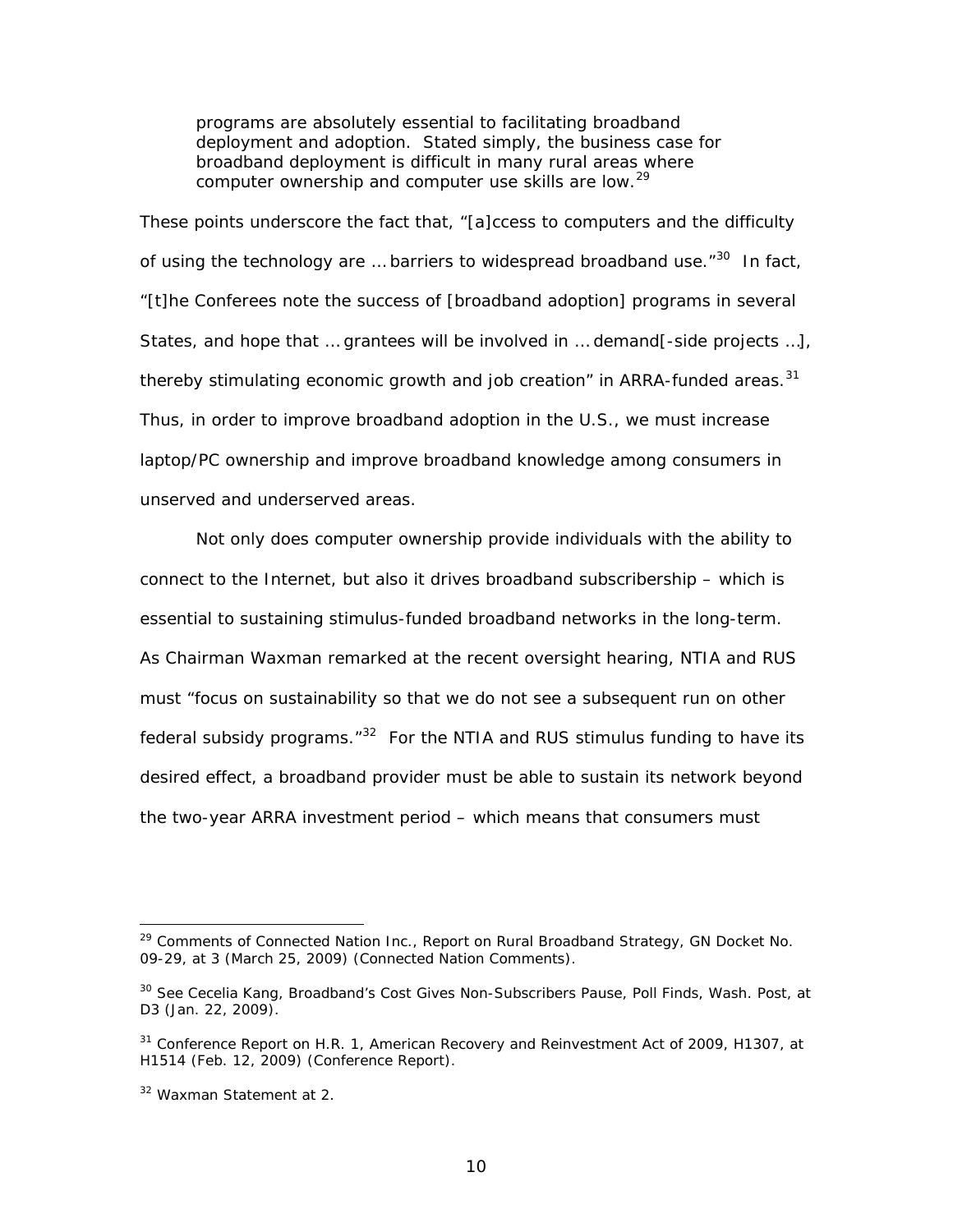actually *adopt* broadband service.<sup>[33](#page-15-0)</sup> Simply put, consumers in unserved and underserved areas who do not own laptops/PCs are not going to subscribe to broadband service. As One Economy explains, "The creation of the value proposition for the[se] first time and fully detached users is critical …. [They] … are less likely to have the money for … adequate hardware to connect to the Internet."<sup>[34](#page-15-1)</sup> In short, we must solve the broadband demand issue in unserved and underserved communities in order to fully address the ultimate goal increasing broadband *adoption* in these digitally-deprived areas.<sup>[35](#page-15-2)</sup>

### **c. NTIA and RUS Should Consider Awarding Approximately \$1 Billion in Grants and Loans to Projects that Address Broadband Demand in Unserved and Underserved Areas**

The ARRA allocates \$4.7 billion to NTIA for the general purpose of accelerating the deployment and adoption of broadband services. Of this \$4.7 billion, the Act allocates:  $36$ 

- *at least* \$250 million to innovative programs to encourage sustainable adoption of broadband service;
- *at least* \$200 million to expanding public computer center capacity; and
- \$350 million for implementation of the Broadband Data Improvement Act of 2008 (BDIA), which provides for grants for broadband mapping as well as broadband adoption initiatives.

<span id="page-15-0"></span><sup>&</sup>lt;sup>33</sup> Kang at D3 ("[T]o solve the problems if the nation's digital divide ... require[s] getting people to use broadband once they have access.").

<span id="page-15-1"></span><sup>&</sup>lt;sup>34</sup> Turner-Lee Testimony at 2.

<span id="page-15-2"></span><sup>35</sup> *See* NTIA-RUS RFI at NTIA Question 7.a. (What selection criteria should be applied to the BTOP Grants for Innovative Programs to Encourage Sustainable Adoption of Broadband Service?).

<span id="page-15-3"></span><sup>36</sup> ARRA, H.R. 1—14.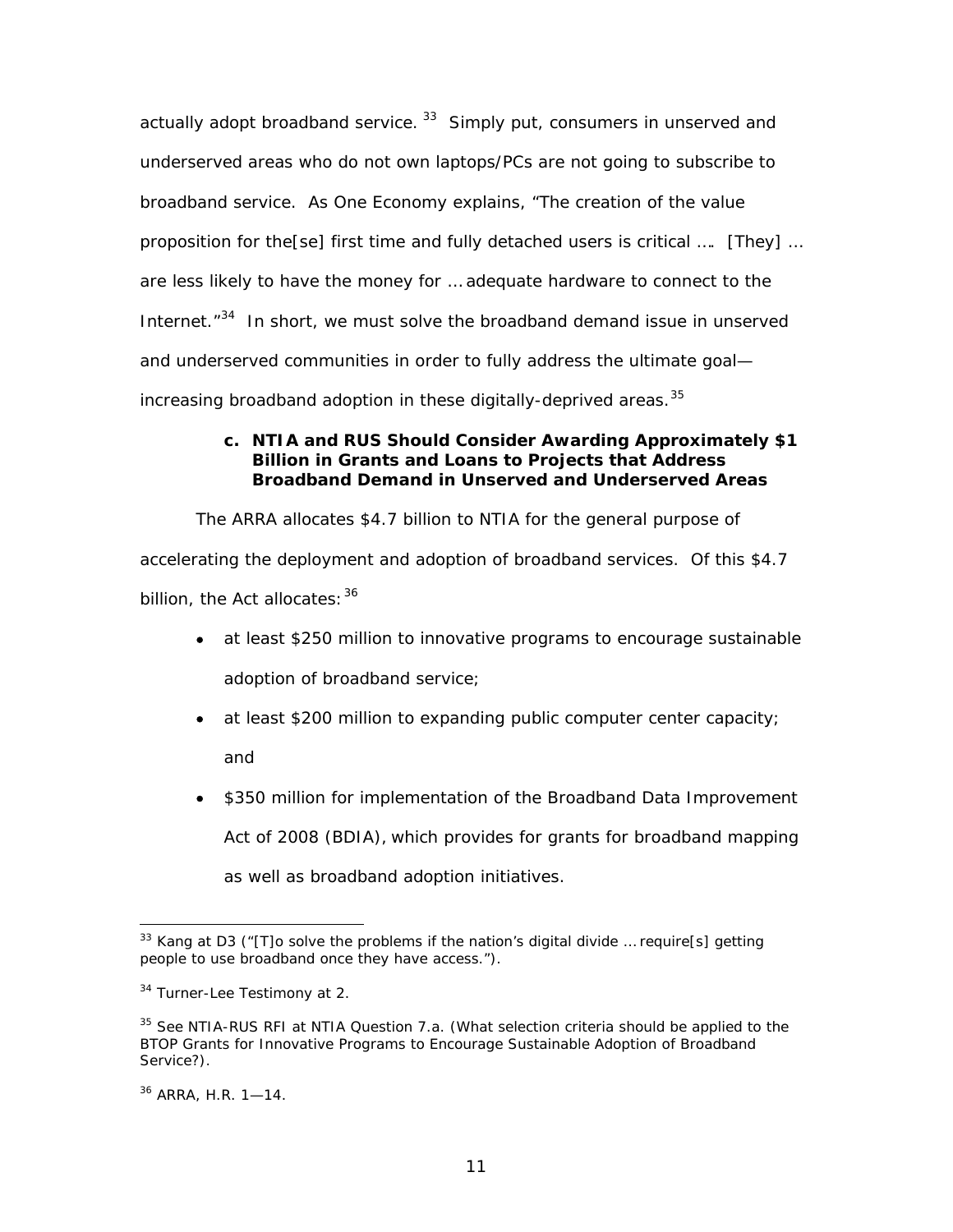As to the BDIA, Congress clearly intended to support broadband demand-side projects. For example, the BDIA provides that one of the purposes of a grant is "to achieve improved technology literacy, increased computer ownership, and broadband use among such citizens and businesses."<sup>[37](#page-16-0)</sup> The BDIA further specifies that funds may be used "to establish programs to improve computer ownership and Internet access for unserved areas and areas in which broadband penetration is significantly below the national average."<sup>[38](#page-16-1)</sup>

Broadband mapping experience to date provides a basis for estimating total mapping costs for the U.S. According to Connected Nation CEO, Brian Mefford, ten States have completed their broadband maps so far,  $39$  and another six States have begun the mapping process.<sup>[40](#page-16-3)</sup> California PUC Commissioner Rachelle Chong has said that "it cost about \$400,000 to complete California's map."<sup>[41](#page-16-4)</sup> Assuming that it takes \$400,000 per State to do a map for each of the remaining 40 States plus the District of Columbia, the total nationwide broadband mapping expense would be approximately \$16 million.<sup>[42](#page-16-5)</sup> (Notably, this estimate is conservative given that the per-State cost is based on one of the largest States in the country; more than 10% of the country's population lives in California.) Even if \$16 million is too conservative of an estimate for mapping the rest of the U.S., the point is that it should be possible to free at least \$300

<span id="page-16-0"></span> $37$  BDIA, 122 STAT. at 4099, Sec. 106(a)(2).

<span id="page-16-1"></span><sup>38</sup> BDIA, 122 STAT. at 4101, Sec. 106(e)(7).

<span id="page-16-2"></span><sup>39</sup> Anne Veigle, *GOP Urges Unserved Areas as Priority for Broadband Grants*, Communications Daily, at 5 (April 3, 2009).

<span id="page-16-3"></span><sup>40</sup> Connected Nation Comments at 8.

<span id="page-16-4"></span><sup>41</sup> Veigle at 5.

<span id="page-16-5"></span> $42$  \$400,000 x 41 States = \$16.4M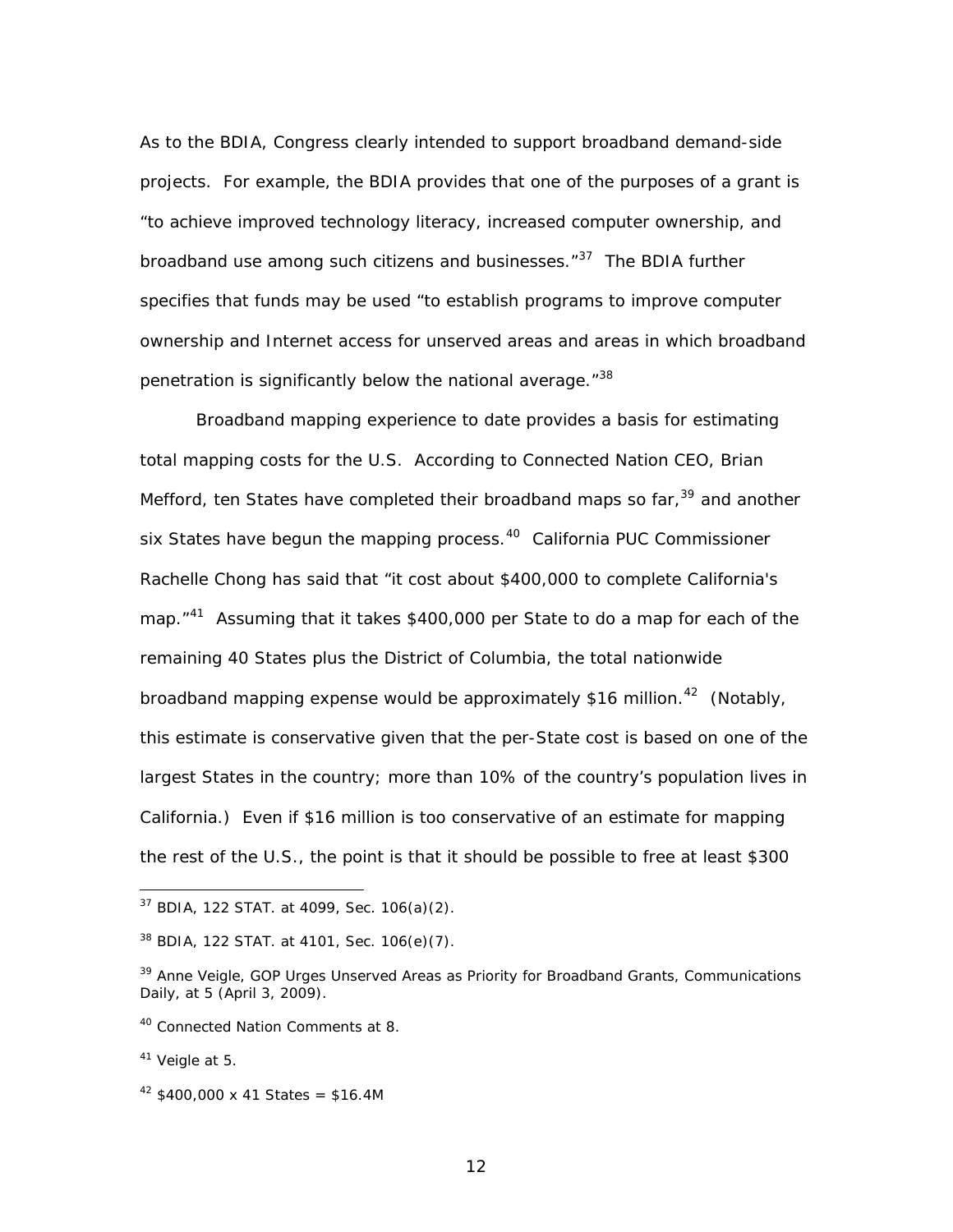million<sup>[43](#page-17-0)</sup> of the BDIA funds for broadband adoption and related demand-side stimulus projects. Given the important role that such projects will play in increasing broadband penetration and usage in unserved and underserved areas, it would be appropriate for NTIA to support allocating this additional \$300 million to other BTOP demand-side efforts such as establishing programs to improve computer ownership in areas with low broadband penetration.<sup>[44](#page-17-1)</sup>

Aggregating all of the demand-side BTOP funding — namely, *at least* \$250M for sustainable adoption + *at least* \$200M for public computer center capacity + \$300M in BDIA grants  $-$  totals \$750 million.<sup>[45](#page-17-2)</sup> While the ultimate allocation will depend on the applications that NTIA receives, Intel believes that the agency should consider allocating approximately three-quarters of a billion dollars in BTOP grants for broadband adoption and demand-side stimulus programs under the ARRA. As a recent NCTA white paper astutely observes:

Two key obstacles – lack of interest and lack of resources – greatly affect whether Americans subscribe to broadband. It should be no surprise that Congress has therefore directed that a significant amount of resources be directed to promoting broadband awareness and adoption by these underserved populations. Indeed, this is the *principal* area in which Congress has *expressly* mandated that funds be spent, underscoring its priority. *The plain legislative intent is that the mandated amount is the bare minimum that should be directed to demand-side stimulus*, with no indication that Congress intended to impose any upper limit on such expenditures.<sup>[46](#page-17-3)</sup>

Intel believes that RUS also should consider awarding a significant

percentage of its \$2.5 billion in grants, loans, and loan guarantees to demand-

<span id="page-17-0"></span> $43$  \$350M minus \$16.4M = \$333.6M

<span id="page-17-1"></span><sup>44</sup> BDIA, 122 STAT. at 4101, Sec. 106(e)(7).

<span id="page-17-2"></span> $45$  \$250M sustainable adoption + \$200M public computer center + \$333.6M BDIA = \$783.6M

<span id="page-17-3"></span><sup>46</sup> National Cable & Telecommunications Association, White Paper, *Moving the Needle on Broadband: Stimulus Strategies to Spur Adoption and Extend Access Across America*, at 9 (March 17, 2009) (emphasis added).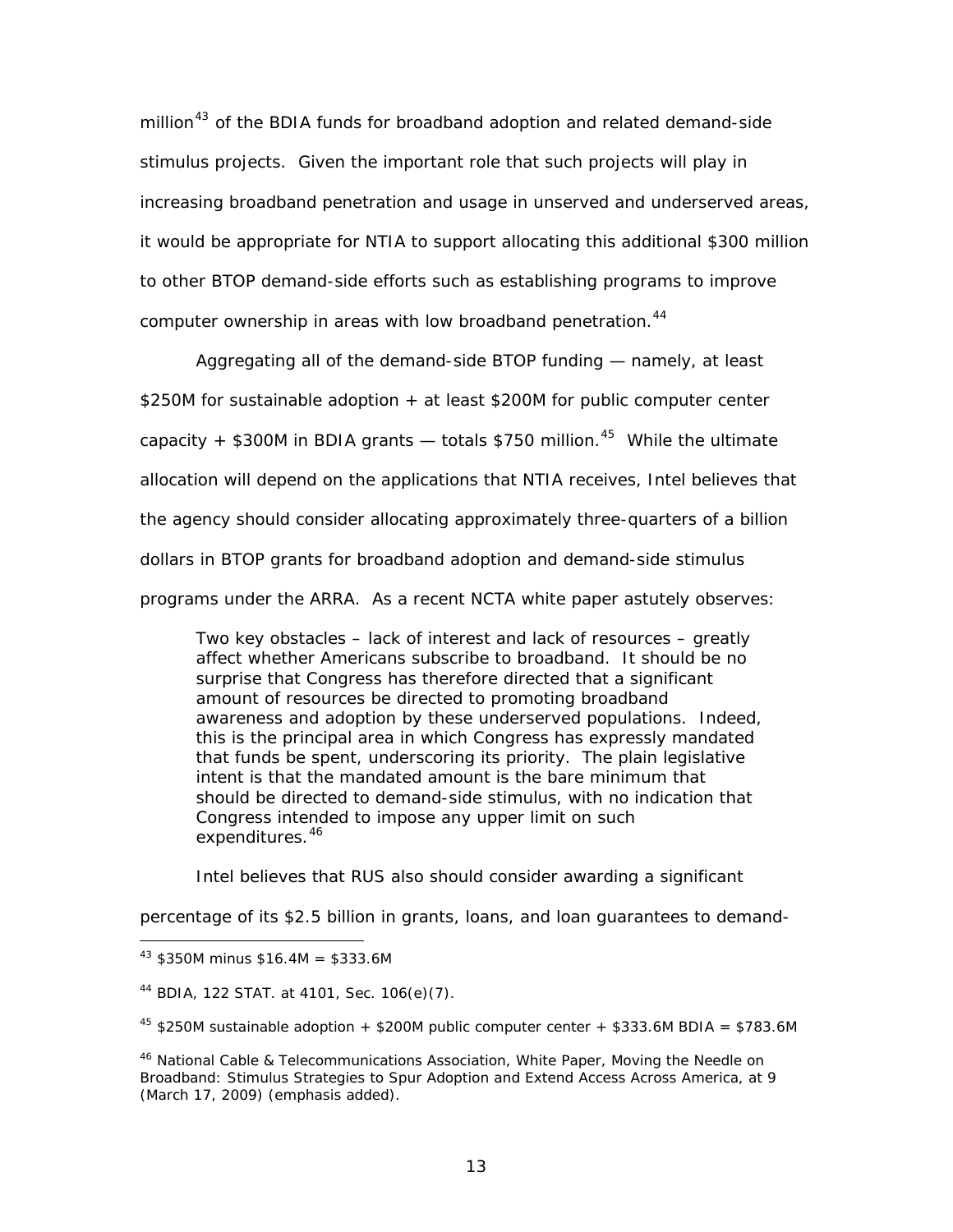side stimulus programs under the ARRA. (Note: \$750 million is slightly more than 15% of the total \$4.7B BTOP grant funding.<sup>[47](#page-18-0)</sup>) In fact, in the FCC's recent rural broadband strategy proceeding, the Center for Rural Strategies asserts that a demand-side component should be a *requirement* for any RUS-funded broadband project under the ARRA: "We recommend that an adoption component be *required* of all broadband projects funded."[48](#page-18-1) Indeed, "the challenge of bringing broadband to rural America is not simply an infrastructure cost challenge — it is also a demand challenge…. [B]roadband policy … needs to address the barriers that are still preventing too many Americans from embracing broadband-enabled technologies, whether they have available broadband or not…. [P]rivate sector infrastructure investment will follow demand, and … in rural America, computer ownership and education levels are lower than in urban and suburban areas."<sup>[49](#page-18-2)</sup> While the ultimate allocation will depend on the applications that the agency receives, Intel believes that RUS should consider allocating approximately \$400 million (or approximately 15% of the total \$2.5 billion RUS funding)<sup>[50](#page-18-3)</sup> to demand-side stimulus programs under the ARRA.

In total, Intel believes that NTIA and RUS should consider awarding approximately  $$1$  billion (~  $$750M$  BTOP +  $$400M$  RUS) to demand-side broadband stimulus programs in unserved and underserved areas pursuant to the ARRA. Based on our years of experience with Intel's World Ahead program,

<span id="page-18-0"></span> $47$  \$783.6M is 16.67% of the total \$4.7B BTOP grant funding.

<span id="page-18-1"></span><sup>48</sup> Comments of the Center for Rural Strategies *et al*., *Report on Rural Broadband Strategy*, GN Docket No. 09-29, at 12 (March 25, 2009) (emphasis added).

<span id="page-18-2"></span><sup>49</sup> Connected Nation Comments at 9.

<span id="page-18-3"></span><sup>50 \$416.75</sup>M is 16.67% of the total \$2.5B RUS funding.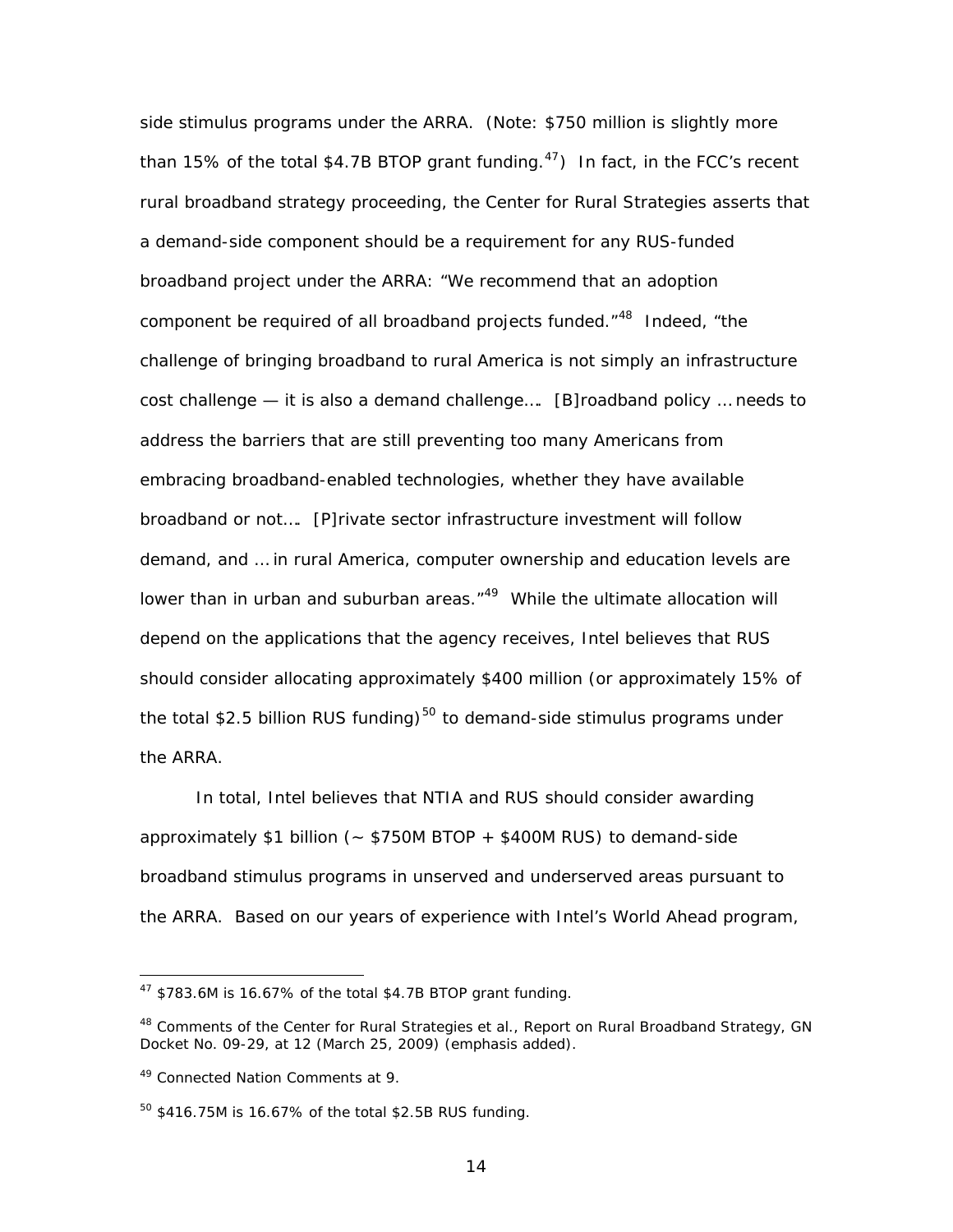we have learned what it takes to achieve consequential broadband adoption in an unserved or underserved area. Of the total \$7.2 billion in broadband stimulus funds, we believe that, in order to make a real difference in target communities, it will likely be appropriate for the government to allocate approximately \$1 billion to help consumers in unserved or underserved areas purchase computers and learn about broadband – so that they have the tools and desire to connect to the Internet. In this regard, NTIA and RUS also should look for projects that simultaneously will address both broadband supply and demand in target communities. As FCC Acting Chairman Michael Copps states, "[S]timulating demand for broadband is an important component of promoting deployment and utilization of broadband.<sup>"[51](#page-19-0)</sup> By providing sufficient funding to stimulate broadband demand, the government will ensure that it is investing in unserved and underserved areas in the most comprehensive and meaningful manner for Americans in these communities.

#### **III. NTIA AND RUS SHOULD ESTABLISH SELECTION CRITERIA FOR BROADBAND STIMULUS FUNDING BASED ON THE OPTIMAL MIX OF CAPABILITIES, COST, AND PRICE ADVANTAGES**

When establishing selection criteria for grant and loan awards, Intel recommends that NTIA and RUS use a two-step process.<sup>[52](#page-19-1)</sup> As a first step, the agencies should apply certain basic "gating" criteria when reviewing an application to determine whether it will be "accepted" for a more detailed review. If an application is accepted for more detailed review then, as a second step,

<span id="page-19-0"></span><sup>&</sup>lt;sup>51</sup> Letter from Michael J. Copps, Acting Chairman, Federal Communications Commission, to The Honorable Joe Barton and The Honorable Cliff Stearns, at 3 (March 31, 2009).

<span id="page-19-1"></span><sup>52</sup> *See* NTIA-RUS RFI at NTIA Question 4 (What factors should NTIA consider in establishing selection criteria for grant awards?); RUS Question 4 (… RUS must consider the priorities listed below…. What additional priorities should be considered by RUS?).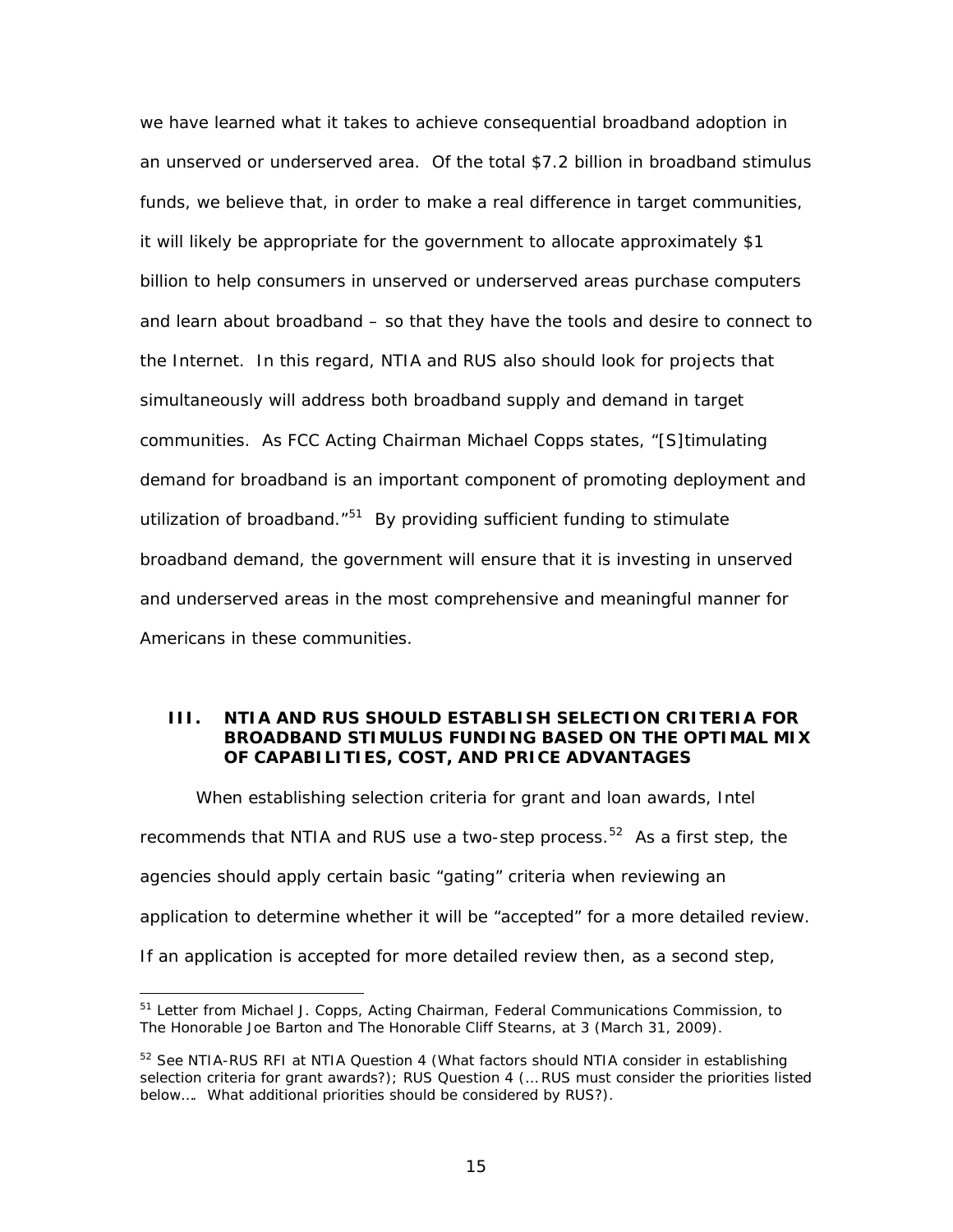NTIA and RUS should apply technology-neutral criteria to evaluate competing applications based on the optimal mix of broadband capabilities, cost, and price advantages. The second step will be the heart of the review in determining which applications best meet the broadband needs of the areas to be served.

#### **a. NTIA and RUS Should Establish Basic "Gating" Criteria as the First Step in Reviewing Applications**

NTIA has said that it expects to receive upwards of 2,000 applications for stimulus funding, and RUS is likely to receive a similarly high amount. In order to review this very large number of applications in the most efficient manner, NTIA and RUS should apply certain basic "gating" criteria when reviewing applications. These gating criteria will be based on provisions in the ARRA and will determine whether an application will be "accepted" for second-stage/ detailed review. Among these gating criteria, the applicant must: (1) be proposing a project in a qualifying area; (2) show that it is competent to carry out the project; and (3) provide assurances that the project would not otherwise have been implemented during the grant period.

First, the applicant must be proposing a broadband project that would serve one or more qualifying unserved or underserved areas. Intel agrees with Chairman Boucher that NTIA and RUS should adopt expansive definitions of "unserved" and "underserved."  $53$  As Chairman Boucher states, it is "appropriate to provide [ARRA] support where there is currently only one broadband provider,

<span id="page-20-0"></span><sup>53</sup> *See* NTIA-RUS RFI at NTIA Question 13 a. (How should NTIA … define the terms 'unserved area' and 'underserved' area?); RUS Question 2.a. (RUS is charged with ensuring that 75 percent of the area is rural and without sufficient access needed for economic development. How should this definition be reconciled with the NTIA definitions of 'unserved' and 'underserved?').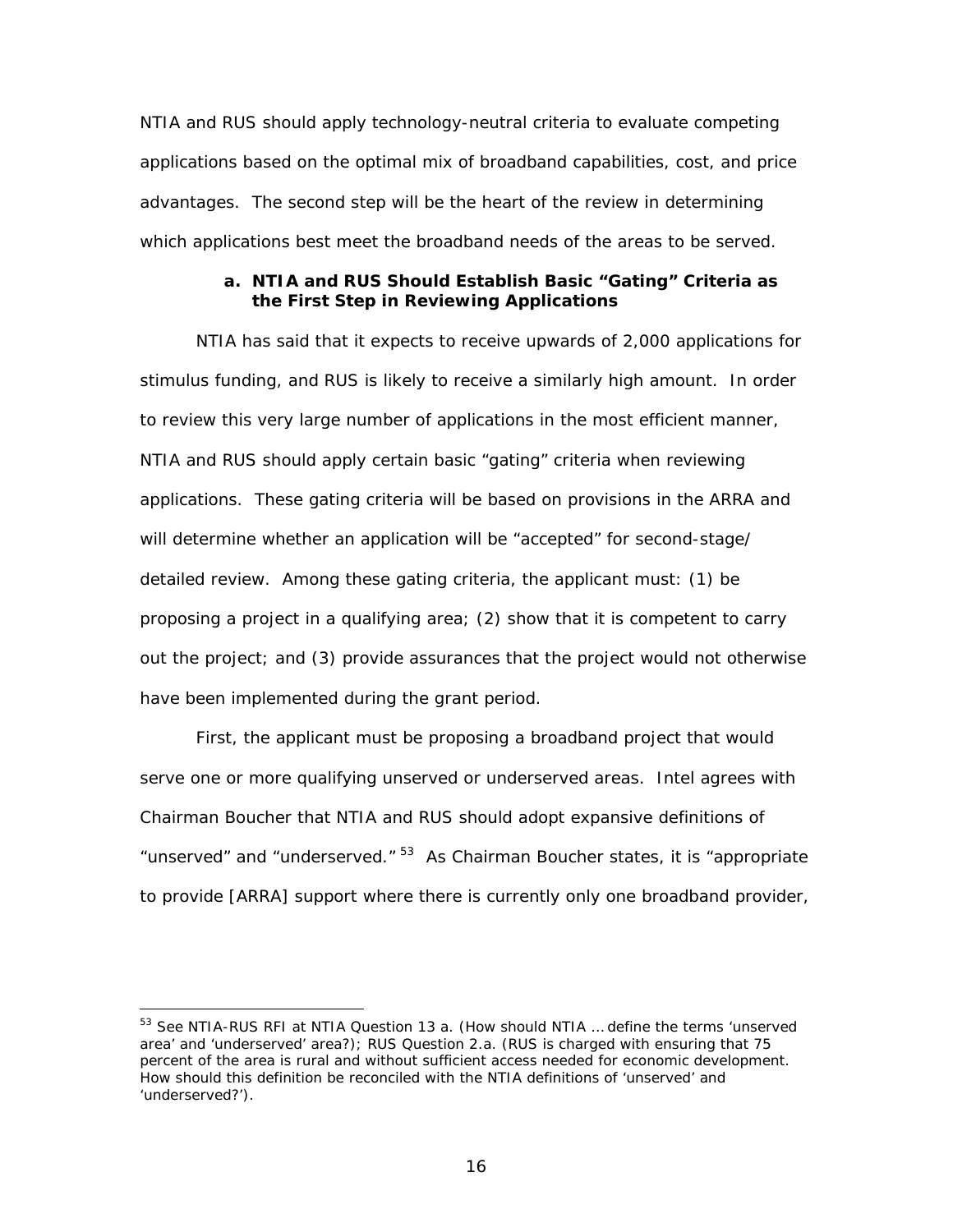so a community gets the benefit of competition." <sup>[54](#page-21-0)</sup> Thus, NTIA and RUS should define underserved to include areas with only one broadband provider; indeed, promoting competition in these areas will benefit consumers by empowering them with new capabilities (such as mobility), lowering prices, improving speed offerings, and increasing penetration rates. As Chairman Boucher further suggests, "[u]nderserved can also refer to communities with inadequate broadband speeds. A community should not be disqualified from the program because there are multiple providers offering broadband with a download speed of just 256 or 512 kbps." <sup>[55](#page-21-1)</sup> Moreover, as Chairman Boucher states, "communities where broadband is only available at unreasonably high prices should ... be considered underserved.<sup>"[56](#page-21-2)</sup> Finally, underserved should be defined to include lower-income urban and semi-urban areas that lack high-quality, affordable broadband.

Second, the applicant must demonstrate "that it is capable of carrying out the project or function to which the application relates in a competent manner.<sup>"[57](#page-21-3)</sup> In order to demonstrate competence, the applicant must show that it will be able to meet build out, financial, and timing commitments. To do so, the applicant must "provide a detailed explanation of how any amount received under the program will be used to carry out [the project]" including the roles of any partners in the project;  $58$  explain how it will meet the 20 percent non-

<span id="page-21-0"></span><sup>54</sup> Statement of Congressman Rick Boucher, Chairman of the Subcmte. on Communications, Technology, and the Internet, Before the Subcmte. on Communications, Technology, and the Internet, at 2 (April 2, 2009) (Boucher Statement).

<span id="page-21-1"></span><sup>55</sup> *Id*.

<span id="page-21-2"></span><sup>56</sup> *Id*.

<span id="page-21-3"></span> $57$  ARRA, H.R. 1-400, Sec. 6001(e)(4).

<span id="page-21-4"></span><sup>58</sup> ARRA, H.R. 1—400, Sec. 6001(e)(3).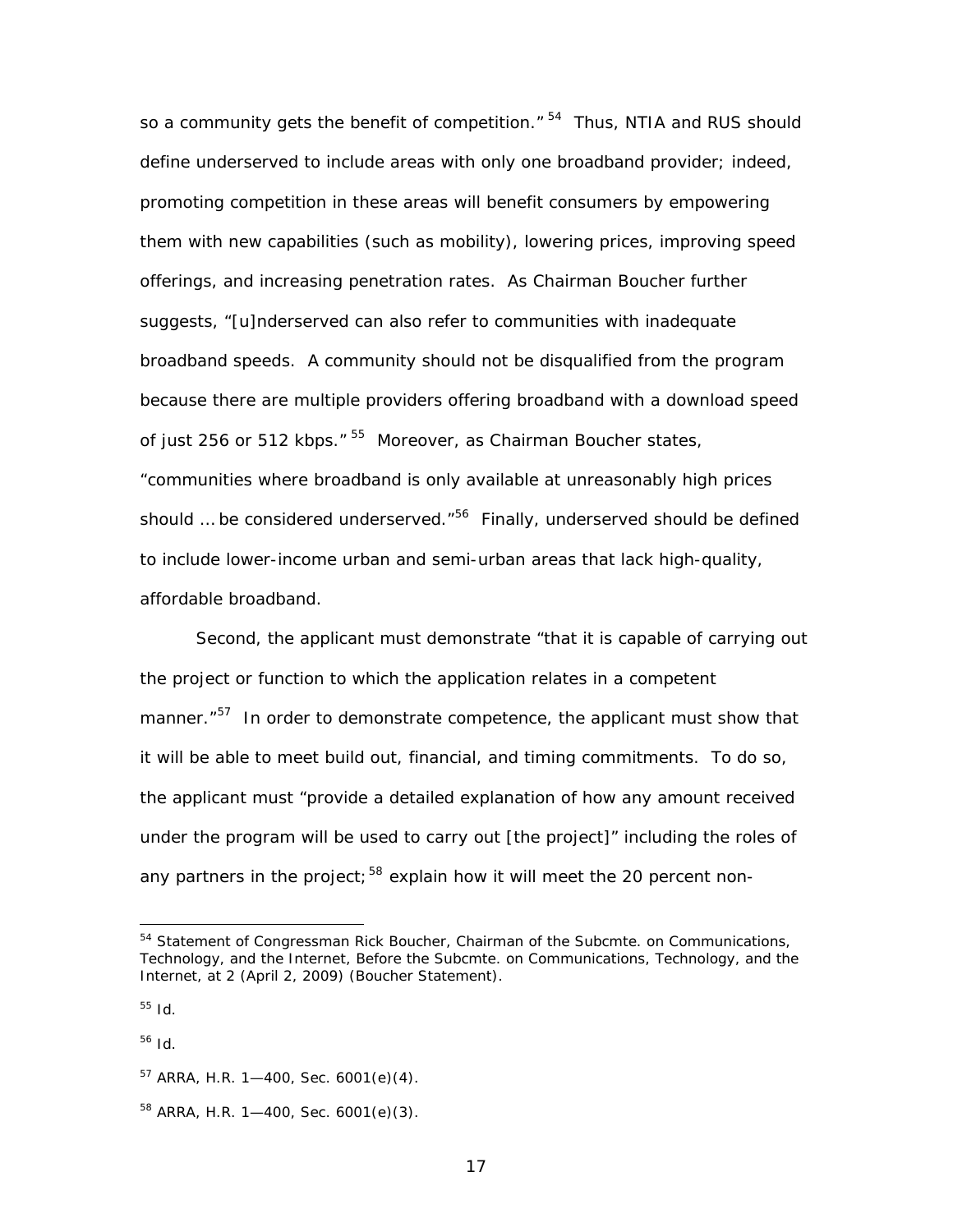Federal share funding requirement (assuming no petition for financial need);<sup>[59](#page-22-0)</sup> and provide assurances that the project will be carried out "in an efficient and expeditious manner."  $60$  As Mr. Seifert states, the goal is to "get<sup>[]</sup> Recovery Act dollars out to the public as quickly as possible. $161$  $161$ <sup>61</sup> Therefore, as the ARRA provides, the applicant must show that it will "substantially complete [the] project[] … in accordance with project timelines, not to exceed 2 years following an award<sup>"[62](#page-22-3)</sup> and be able to commence the project promptly upon approval.

Third, the applicant must be proposing a broadband project that "would not have been implemented during the grant period without Federal assistance."<sup>[63](#page-22-4)</sup> As the Conference Report states, the Conferees intend that NTIA seek to ensure that grant funds are used to assist investments that would not otherwise be made by the entity applying, or, secondarily, that might not be made as quickly.<sup>[64](#page-22-5)</sup> Intel urges NTIA (and RUS) to be vigilant in this regard.

#### **b. NTIA and RUS Should Establish Technology-Neutral Criteria for Evaluating Competing Applications Based on the Optimal Mix of Broadband Capabilities, Cost, and Price Advantages**

If an application meets the basic gating criteria – and is "accepted" for review – then NTIA and RUS should evaluate competing applications in a technology-neutral manner. As the Conference Report states, "as many entities as possible [should] be eligible to apply for a competitive grant, including wireless carriers, wireline carriers, backhaul providers, satellite carriers, public-

<span id="page-22-0"></span> $59$  ARRA, H.R. 1-400, Sec. 6001(e)(5), (f).

<span id="page-22-1"></span> $60$  ARRA, H.R. 1-400, Sec. 6001(e)(3).

<span id="page-22-2"></span><sup>&</sup>lt;sup>61</sup> Seifert Testimony at 8.

<span id="page-22-3"></span> $62$  ARRA, H.R. 1-399, Sec. 6001(d)(3).

<span id="page-22-4"></span> $63$  ARRA, H.R. 1-400, Sec. 6001(e)(3).

<span id="page-22-5"></span><sup>64</sup> Conference Report at H.1514.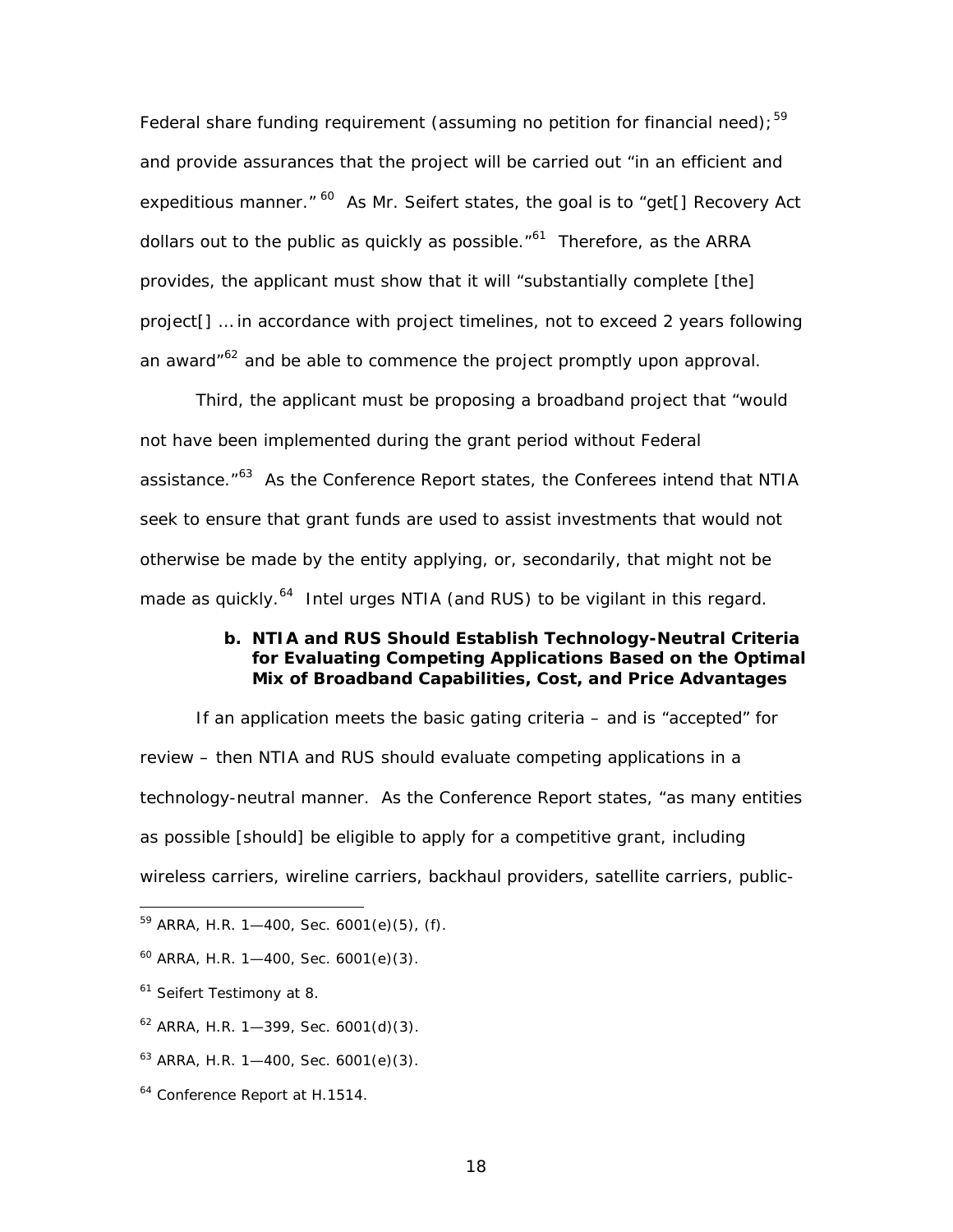private partnerships, and tower companies." <sup>[65](#page-23-0)</sup> Conferees intend for NTIA to select grant recipients that "will best achieve the broad objectives of the [BTOP] program" and that will best meet the broadband needs of the area to be served, "whether by a wireless provider, a wireline provider, or any provider offering to construct last-mile, middle-mile, or long-haul facilities ...."<sup>[66](#page-23-1)</sup>

Thus, Congress intends that NTIA not fixate on one type of provider or any one factor, but rather determine which provider(s) and factors will best meet the broadband needs of the area to be served. As Chairman Boucher states, "the [BTOP and RUS] programs should honor the principle of technological neutrality, which will ensure that we build out broadband more efficiently. The agencies should truly consider all technologies, including wireline, wireless, satellite, point-to-point microwave, as appropriate for the terrain, size of the population to be served and other location specific factors. $167$  $167$  In this regard, Intel urges NTIA and RUS to award stimulus funding to projects that present the *optimal mix of broadband capabilities, cost, and price advantages for the area to be served*. This mix of criteria acknowledges that the evaluation of competing applications will be complex and that multiple (and possibly different) factors may be important to each target area. It is a procurement approach that allows policymakers at NTIA and RUS the necessary flexibility to make wise decisions.

In considering the optimal mix of capabilities, cost, and price advantages, the primary criterion for the agencies should be cost-effectiveness or return on investment (ROI) of taxpayer dollars. As Mr. Seifert stated at the first NTIA-

<span id="page-23-0"></span><sup>65</sup> *Id*.

<span id="page-23-1"></span><sup>66</sup> *Id*.

<span id="page-23-2"></span><sup>67</sup> Boucher Statement at 3.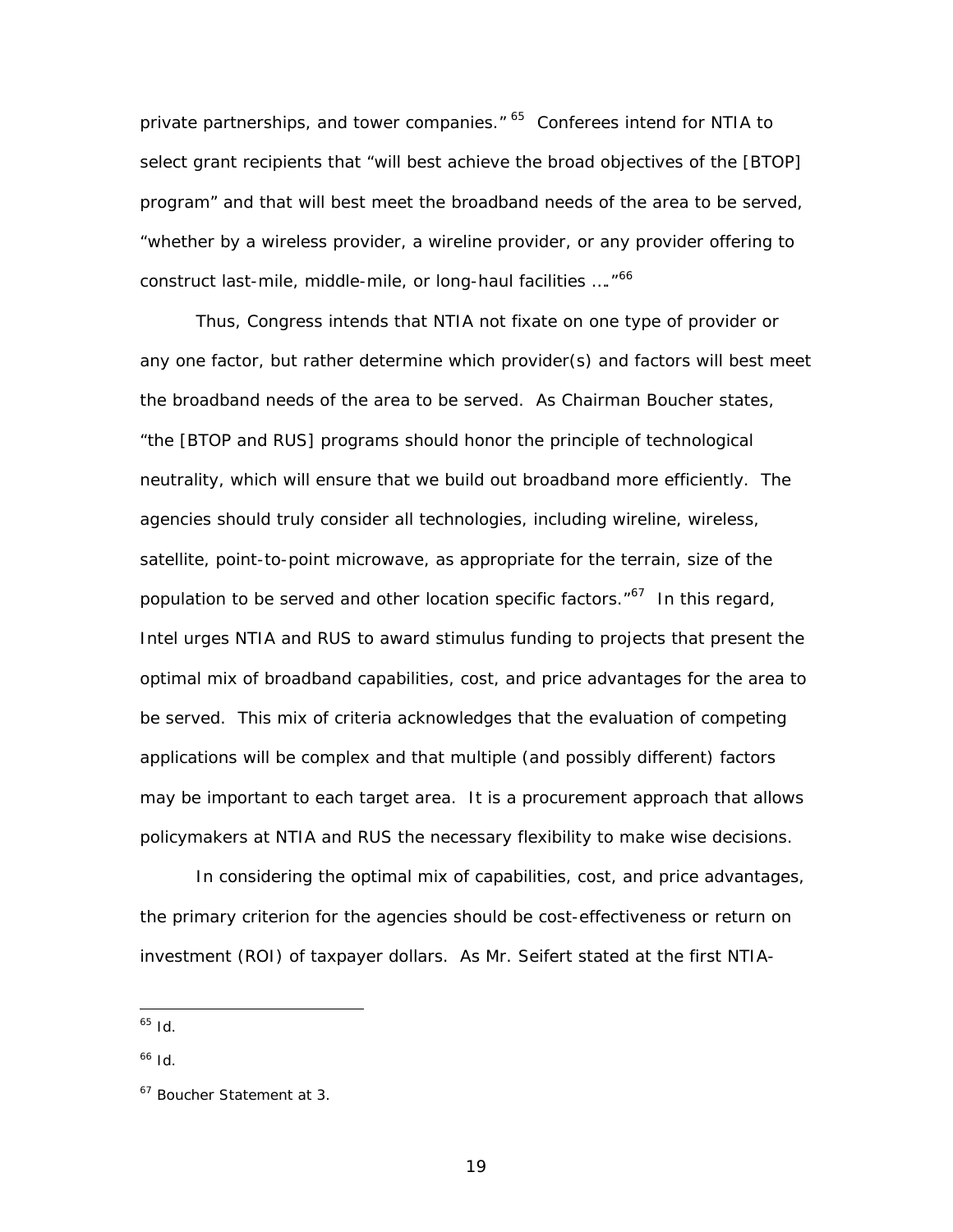RUS-FCC public meeting, the government should be looking for "the best bang for the buck" in unserved and underserved areas.<sup>[68](#page-24-0)</sup> Consumer Federation of America and Consumers Union echo this sentiment: "We need to get the biggest bang for the buck with the stimulus money to serve the un- and under-served."<sup>[69](#page-24-1)</sup> Intel concurs.

Intel believes that NTIA and RUS should award stimulus funding to those projects that will maximize consumer welfare by increasing actual broadband usage among unserved and underserved Americans. Intel believes that ROI, as measured by increase in *subscribership* and usage (*i.e*., actual uptake of broadband service by population of users in target area), will provide the best objective indicator of the success of BTOP- and RUS-funded broadband projects.<sup>[70](#page-24-2)</sup> To this point, the ARRA explicitly provides that, in awarding grants, NTIA should consider whether an application will "increase the affordability of, and *subscribership to*, service to the greatest population of users in the area."<sup>[71](#page-24-3)</sup> Notably, the Act lists subscribership and affordability, *then* broadband speed among the factors for NTIA to consider in awarding grants.<sup>[72](#page-24-4)</sup>

**BROADBAND CAPABILITIES.** As NTIA and RUS evaluate a proposed project's likely impact on Americans in an unserved or underserved area, the

<span id="page-24-0"></span><sup>68</sup> Howard Buskirk and Adam Bender, *Agencies Seek Suggestions on Carrying Out Broadband Stimulus*, Communications Daily, at 2 (March 11, 2009).

<span id="page-24-1"></span><sup>69</sup> CFA-CU Comments at 2.

<span id="page-24-2"></span><sup>70</sup> *See* NTIA-RUS RFI at NTIA Question 14. (Measuring the Success of the BTOP); RUS Question 5. (What benchmarks should RUS use to determine the success of its Recovery Act broadband activities?).

<span id="page-24-3"></span> $71$  ARRA, H.R. 1-400-01, Sec. 6001(h)(2)(A) (emphasis added).

<span id="page-24-4"></span> $72$  ARRA, H.R. 1-400-01, Sec. 6001(h)(2)(A), (B).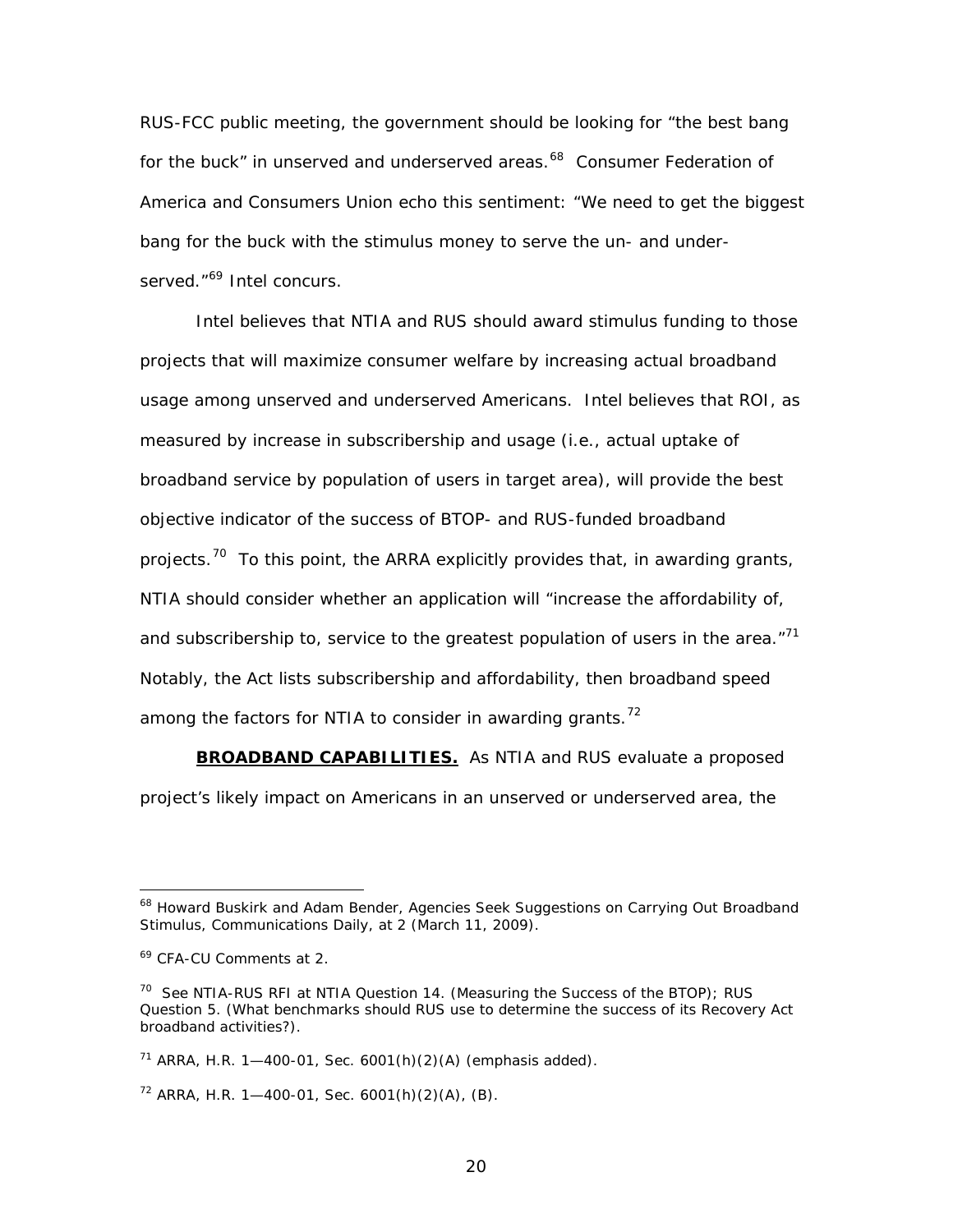agencies should consider various broadband capabilities including mobility and speed:

Mobility. Mobility enhances productivity and creates  $21<sup>st</sup>$  century jobs. In an April 1 letter to the leaders of the G20 nations, twenty of the world's largest mobile phone companies stated: "As mobile broadband repeats the productivity revolution of mobile phones, the global GDP impact could be a boost of  $3-4\%$ .  $7^{73}$  $7^{73}$  $7^{73}$ The letter further estimates that the deployment of wireless mobile broadband could create 25 million jobs.<sup>[74](#page-25-1)</sup> Ralph de la Vega, CEO of AT&T Mobility agrees: "Wireless, and in particular mobile broadband, is going to change the way the world lives and the world works…. Businesses will be more efficient, and people will be more effective." [75](#page-25-2)

Similarly, in his book titled *The Power of Mobility*, Ross McGuire, vice president of corporate strategy for Sprint, explains that "the value of any object, application or idea increases relative to its mobility. $176$  $176$  Mobility empowers and un-tethers individuals: "Mobility brings with it a level of convenience unmatched by fixed-line communications, bringing broadband to the person and allowing people to reach out and be reached wherever they may be located at any given

<span id="page-25-0"></span><sup>73</sup> Richard Wray, *Mobile Phone Bosses Promise to Go Global with Broadband*, The Guardian (London) (April 2, 2009), available online at <http://www.guardian.co.uk/technology/2009/apr/02/global-broadband-mobile-phones>.

<span id="page-25-1"></span> $74$  *Id.* 

<span id="page-25-3"></span><span id="page-25-2"></span><sup>75</sup> Kevin Fitchard, *Wireless 2025: A Look at Wireless in the Year 2025*, Telephony (April 1, 2009), available online at http://telephonyonline.com/wireless/news/wireless-future-year-2025-0409/.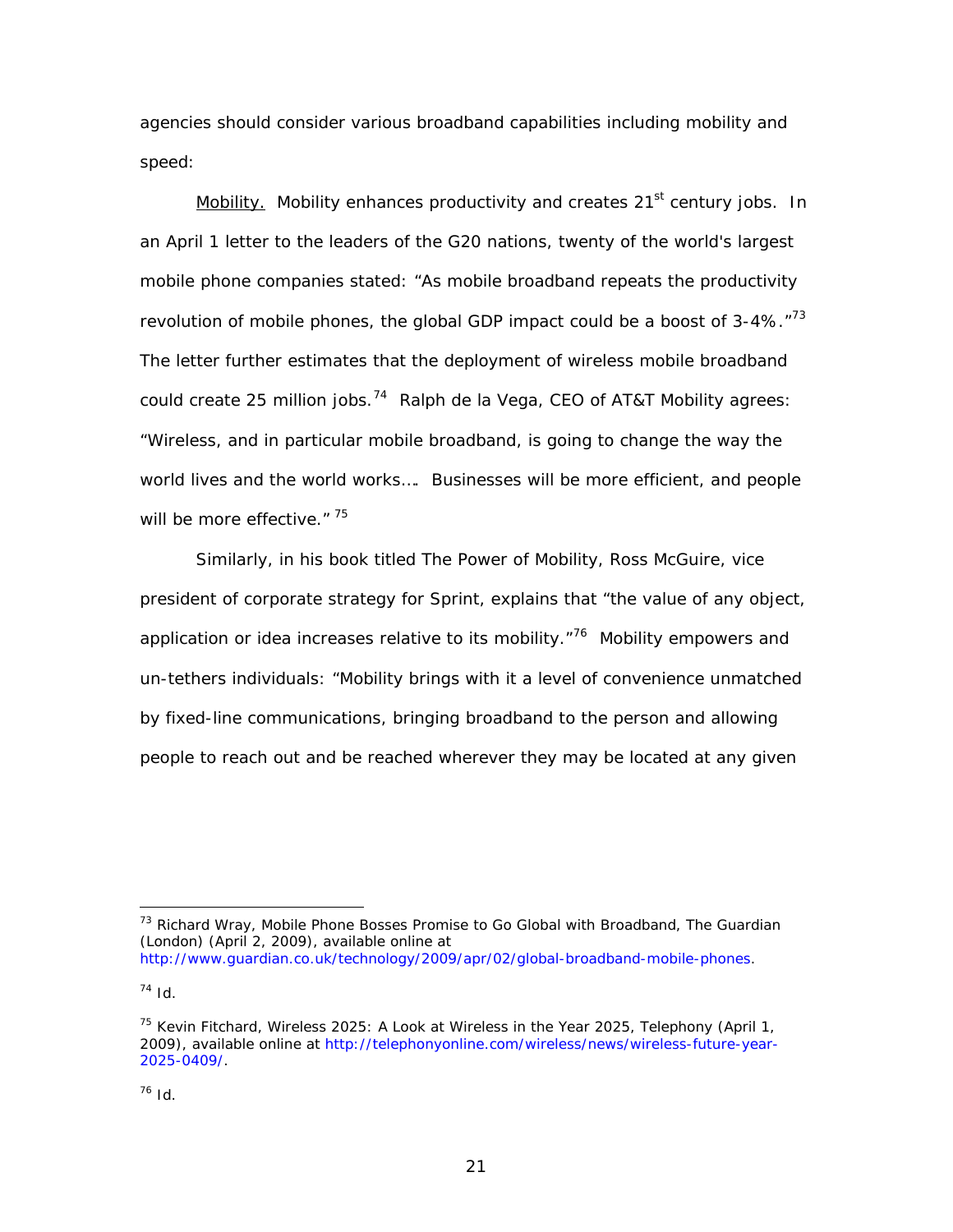moment."<sup>[77](#page-26-0)</sup> This convenience to access the digital world from any location can be is especially important to Americans in rural and underserved areas. In short, "mobile wireless broadband brings unique benefits to consumers, and its ability to do so will only increase over time. $178$  $178$  And these unique benefits increase

broadband demand among a wider population of potential users.

In the context of the broadband stimulus, Mr. Seifert wisely states, "The

government … favors technology that won't quickly become obsolete…. If we're

going to spend public dollars, it should be on something that's an investment for

the future. $179$  $179$  Mobility is an investment for the future:

The great leap forward to mobility – the uprooting of services and technology that were once confined to a specific place – already has become a given. The expectation is that every new application, every new service will now have — or will soon have some kind of mobile component. Wireline voice connections are giving way to wireless, fewer and fewer computers are connected to networks via cords, and the Apple iPhone's Safari browser already has begun to handle a noticeable percentage of the world's Web browsing activity. Mobility's already out of the bag.<sup>[80](#page-26-3)</sup>

Consumer Federation of America and Consumers Union similarly observe:

Mobile computing is certain to be an important part of the 21st century communication ecology. The only question is, *should it be the first thing we do to provision broadband in un- and underserved areas*. *We think the answer is an emphatic yes* for the following reason. When we seek to serve the un- and underserved in rural America and in urban public housing and adjacent neighborhoods with mobile computing, we get a "two-fer." We not only deliver mobile computing, but … we also dramatically improve the quality of Internet connectivity available to the community.<sup>[81](#page-26-4)</sup>

<span id="page-26-0"></span><sup>77</sup> Comments of CTIA – The Wireless Association**®**, *Report on Rural Broadband Strategy*, GN Docket No. 09-29, at 4 (March 25, 2009) (CTIA Comments).

<span id="page-26-1"></span><sup>78</sup> *Id.* at 6.

<span id="page-26-2"></span><sup>79</sup> Buskirk and Bender at 2.

<span id="page-26-3"></span><sup>&</sup>lt;sup>80</sup> Fitchard.

<span id="page-26-4"></span><sup>&</sup>lt;sup>81</sup> CFA-CU Comments at 4 (emphasis added).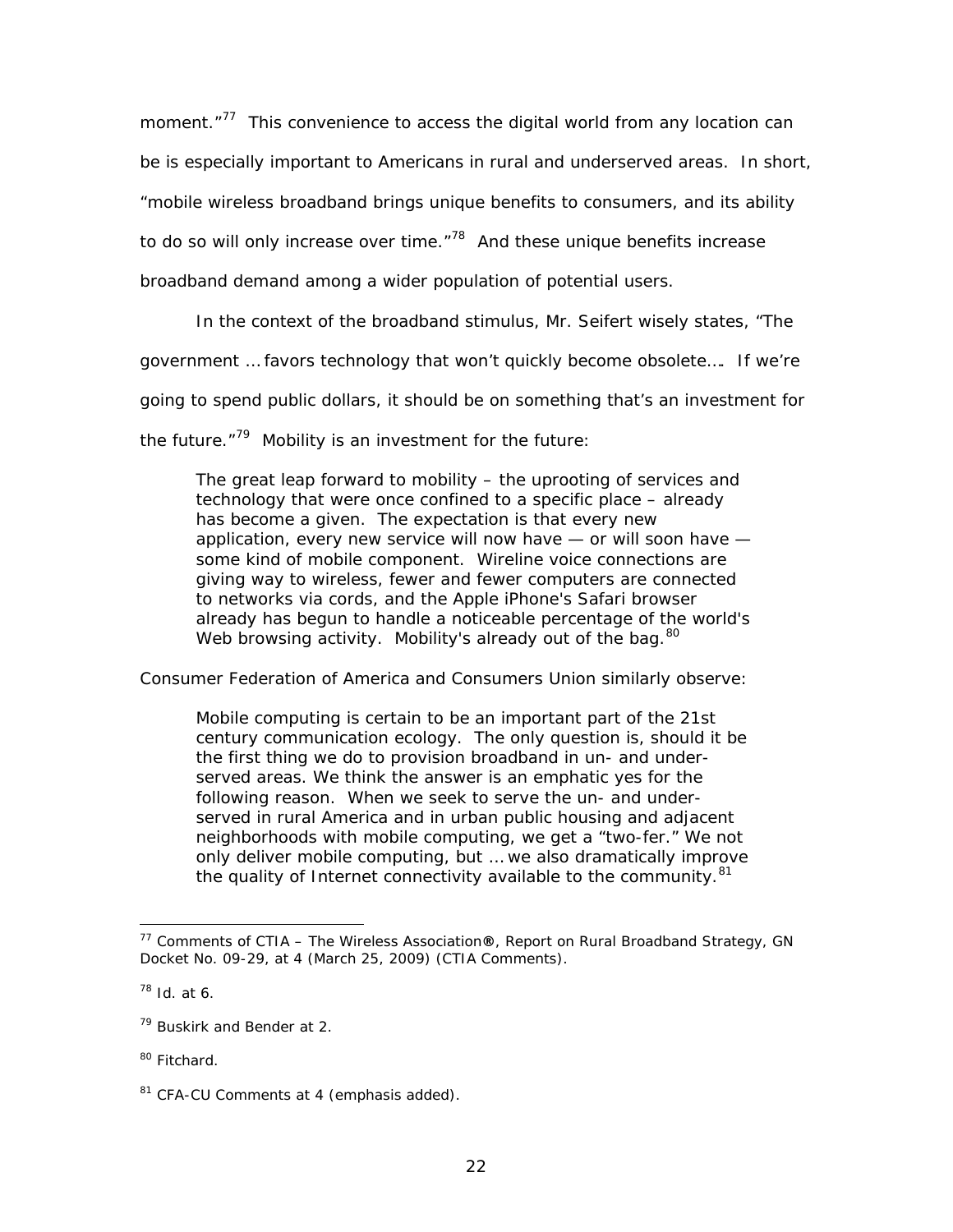Intel agrees that the best, forward-looking use of NTIA's and RUS's limited broadband stimulus funding in unserved and underserved areas is the "two-fer" of mobile computing. $82$  Indeed, mobile broadband is the wave of the future.

 While the agencies should be technology-neutral in their evaluation of competing applications, it is important to note that low-cost, high-quality wireless broadband technologies such as WiMAX are available today. For example, mobile WiMAX is a standards-based wireless broadband technology that operates multiple times faster than today's 3G wireless networks.  $83$  In the U.S., Clearwire Corporation (Clearwire) has launched 4G mobile WiMAX networks in Baltimore, Maryland in late 2008 and in Portland, Oregon in early 2009.<sup>[84](#page-27-2)</sup> Clearwire's WiMAX networks are the first commercial deployment of a nextgeneration 4G mobile broadband network in the U.S. Notably, Clearwire has made a commitment to open network architecture across all of its current and future deployments.<sup>[85](#page-27-3)</sup>

Broadband Speed. Intel urges NTIA and RUS to move beyond the FCC's 768 kbps definition of "broadband." Download speeds above 768 mbps are costeffective, provide more consumer benefits, and spur demand. As the Consumer Federation of America and Consumers Union state: "[T]he vast majority of uses

<span id="page-27-0"></span><sup>82</sup> *Id.* at 6.

<span id="page-27-1"></span><sup>83</sup> *Sprint and Clearwire to Combine WiMAX Businesses, Creating a New Mobile Broadband Company* (May 7, 2008) (Sprint-Clearwire Press Release), available online at [http://www.intel.com/pressroom/archive/releases/20080507corp\\_a.htm?iid=pr1\\_releasepri\\_2](http://www.intel.com/pressroom/archive/releases/20080507corp_a.htm?iid=pr1_releasepri_20080507ra) [0080507ra](http://www.intel.com/pressroom/archive/releases/20080507corp_a.htm?iid=pr1_releasepri_20080507ra).

<span id="page-27-2"></span><sup>84</sup> *See* XOHM, Intel and WiMAX Partners Celebrate New 4G Broadband Era in Baltimore (Oct. 8, 2008) available online at

http://www.intel.com/pressroom/archive/releases/20081008comp.htm; Clearwire Introduces Clear™ 4G Mobile Internet Service to Portland (Jan. 6, 2009), available online at http://www.intel.com/pressroom/archive/releases/20090106corp.htm?iid=pr1\_releasepri\_200 90106r.

<span id="page-27-3"></span><sup>85</sup> Sprint-Clearwire Press Release.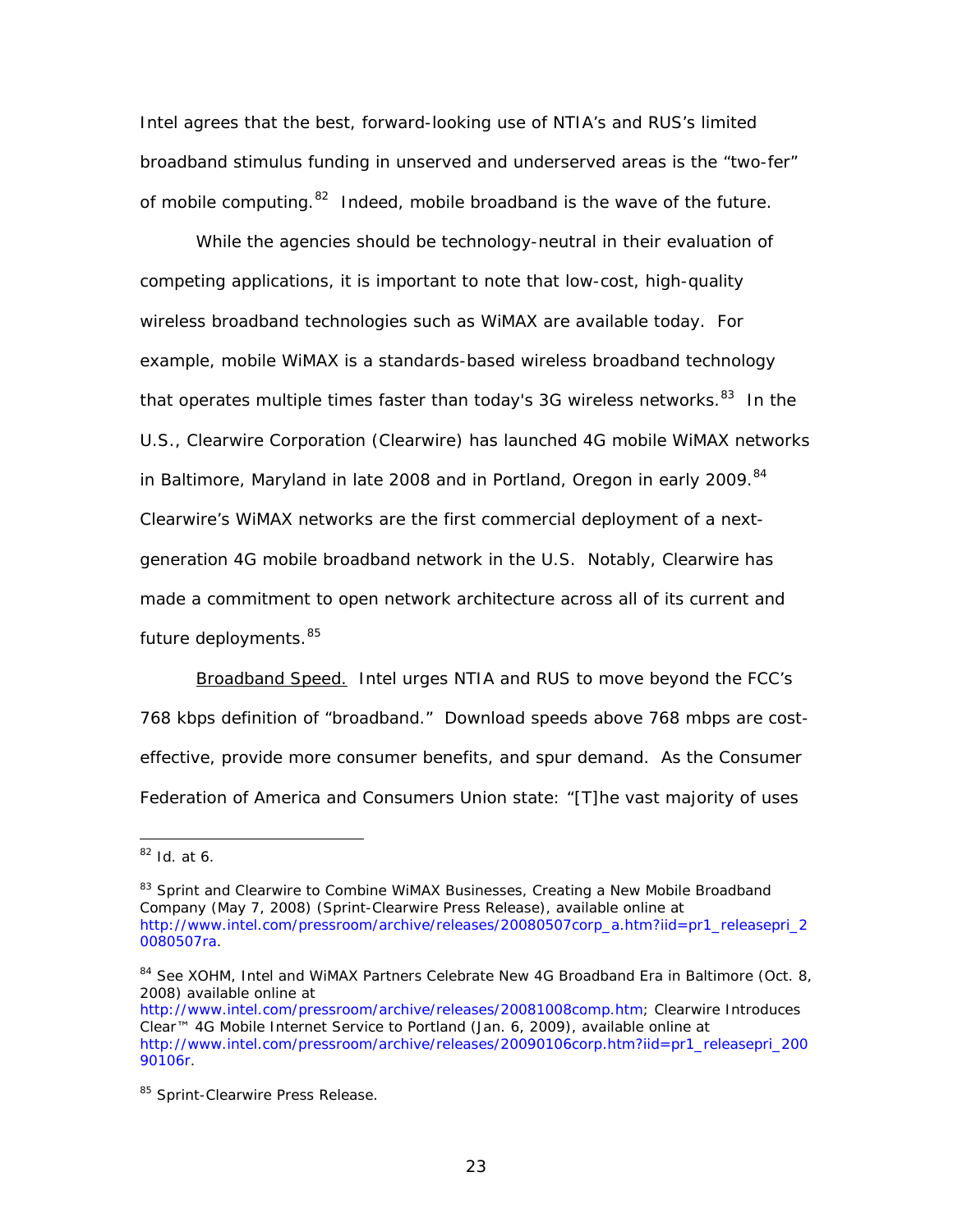critical to economic and social participation in the cyberspace can be supported by [a 3 mbps download] system" including P2P file sharing, telehealth, fast music download, and video conferencing via  $TV.^{86}$  $TV.^{86}$  $TV.^{86}$  Notably, California currently uses the speed benchmark of 3 mbps download in an effort to "balanc[e] a speed level that would allow one to telecommute given current Internet uses to download video and data. $^{87}$  $^{87}$  $^{87}$  However, this speed is not a minimum; applications with any speed are accepted for broadband funding by the State.<sup>88</sup>

That being said, Intel agrees with NRTC that NTIA and RUS should be flexible: "Agencies should avoid any hard-line data speed standards and any 'gold standard' level of service…. With millions of Americans lacking broadband, the goal should be to ensure access to best reasonable level of service, given all circumstances...."<sup>[89](#page-28-2)</sup> Indeed, there should not be one universal "broadband" transmission speed for all technologies. As the Conference report states, "in defining 'broadband service,' the Conferees intend that the NTIA take into consideration the technical differences between wireless and wireline networks, and consider the actual speeds that broadband networks are able to deliver to consumers under a variety of circumstances."<sup>[90](#page-28-3)</sup> The adoption of one universal "broadband" transmission speed would ill serve the needs of many unserved and underserved Americans and be contrary to Congressional intent.

<span id="page-28-0"></span><sup>&</sup>lt;sup>86</sup> CFA-CU Comments at 4-5.

<span id="page-28-1"></span><sup>&</sup>lt;sup>87</sup> Testimony of Rachelle Chong, Commissioner of the California Public Utilities Commission, Before the Subcmte. on Communications, Technology, and the Internet, at 3 (April 2, 2009) (Chong Testimony).

<sup>88</sup> *Id*.

<span id="page-28-2"></span><sup>89</sup> Comments of the National Rural Telecommunications Cooperative, *Report on Rural Broadband Strategy*, GN Docket No. 09-29, at 9 (March 25, 2009) (NRTC Comments).

<span id="page-28-3"></span><sup>&</sup>lt;sup>90</sup> Conference Report at H.1514.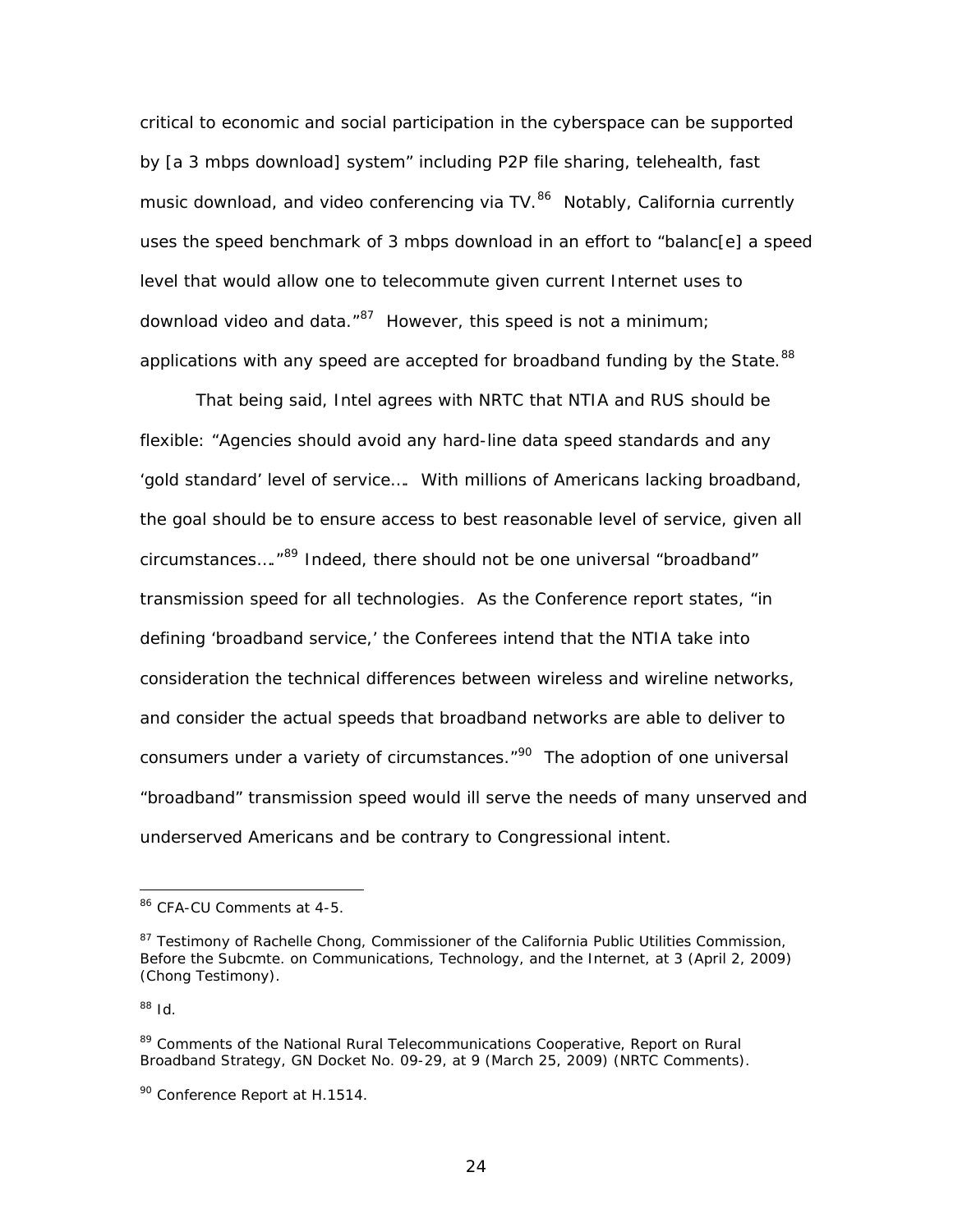Also, as a matter of consistency for purposes of comparing competing applications, NTIA and RUS should require applicants to provide the download and upload speeds that the broadband provider will deliver *to consumers* in the target area. Furthermore, if the delivered speeds will vary from one part of the target community to another, the provider must report the various speeds it proposes to deliver to each section of the population in the target area (and how many POPS will be covered at each speed). To this point, the Act instructs NTIA to consider whether an application will "provide the greatest broadband speed to *the greatest population of users* in the area."<sup>[91](#page-29-0)</sup> Clearly, in its evaluation of speed, Congress intended for NTIA to judge applications based on the broadband speed that will actually be delivered to all (or at least, the majority of) persons in an area – and not based on the most favorable speed (*e.g*., the maximum speed that the provider will deliver to the lone subscriber closest to the tower). In short, the term "broadband" should be defined expansively to ensure that ARRA funding reaches as many unserved and underserved Americans as possible, and NTIA and RUS should ensure consistency and transparency in the speeds submitted by applicants.

**COST.** The cost-effectiveness of stimulus projects – including both capital expenditures and operating costs – is critical. Given the limited amount of stimulus funding for broadband, Mr. Seifert states that the NTIA must "craft[] a program that uses the public's funds wisely, efficiently, and effectively. $10^{92}$  $10^{92}$  $10^{92}$  Intel wholeheartedly agrees. NTIA and RUS should evaluate the funds that the applicant is requesting as follows:

<span id="page-29-0"></span> $91$  ARRA, H.R. 1-400-01, Sec. 6001(h)(2)(B) (emphasis added).

<span id="page-29-1"></span><sup>92</sup> Seifert Testimony at 11.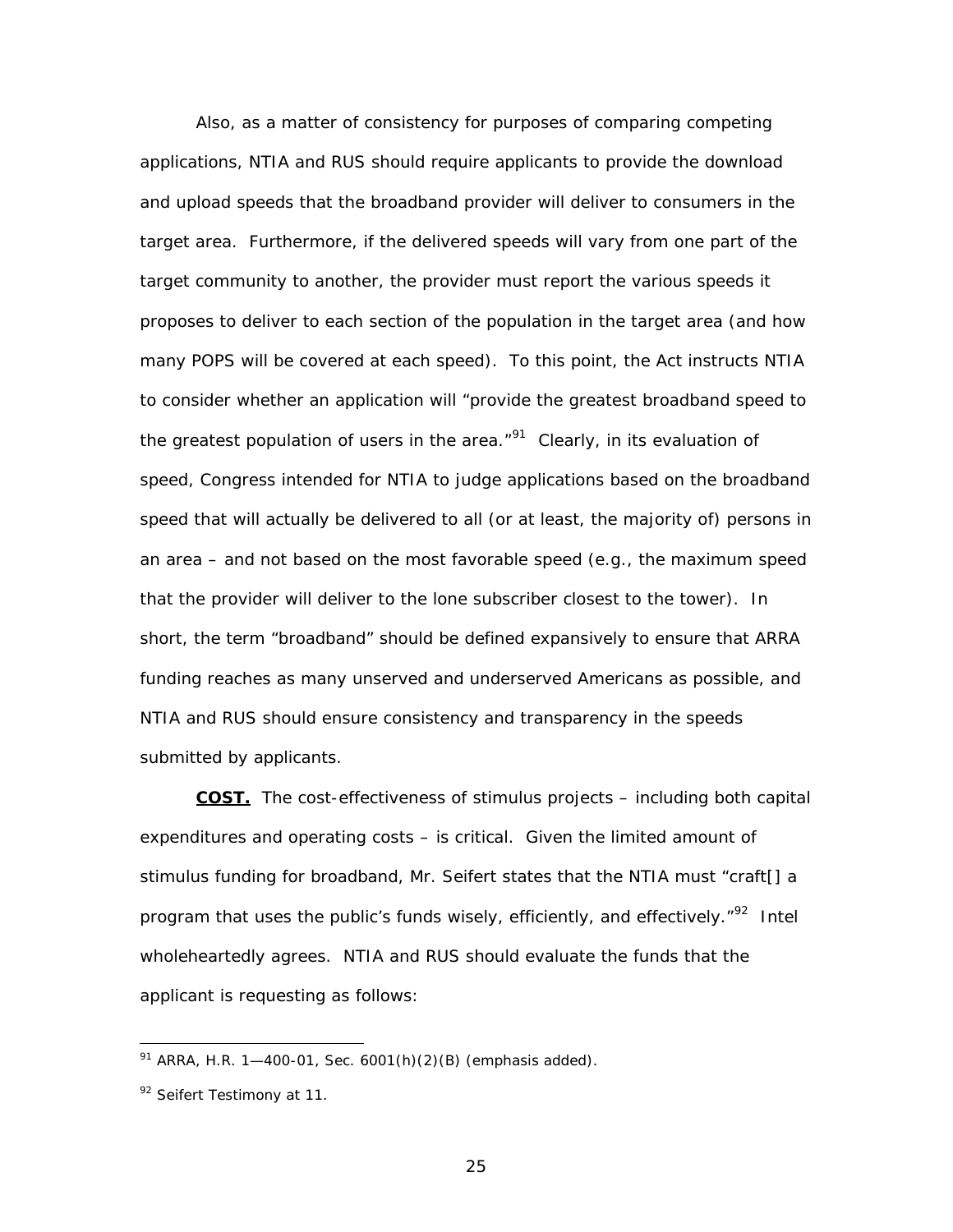Overall Cost-Effectiveness. In evaluating an application, the costeffectiveness (*i.e*., benefits versus costs over time) is critical. For example, the National Rural Telecommunications Cooperative (NRTC) states: "The experience of [Digital Bridge Communications, Inc.] in its current 15 markets is that [WiMAX] service can be implemented within six to nine months of groundbreaking at an average cost of about \$50 per household passed. The efficiency of WiMAX is quickly realized when compared to landline deployments with costs that are typically twenty to fifty times that of WiMAX, and which can take years to deploy in sparsely populated areas." <sup>[93](#page-30-0)</sup>

Per-Customer Cost. The primary criterion in California's scoring system for broadband projects is the "funds requested per potential customer." $94$  Intel believes that the agencies should carefully consider how much the applicant is requesting per potential new broadband customer. This figure will take into account total POPS, total project cost, and the size of the service area. Such per-customer cost analysis will facilitate the agencies making an "apples-toapples" cost comparison of competing applications.

**PRICE.** The ARRA instructs NTIA to consider whether an application will "increase the affordability of … service to the greatest population of users in the area."<sup>[95](#page-30-2)</sup> Indeed, the affordability of broadband to consumers in unserved and underserved areas is fundamental to initial broadband adoption and continued use. Therefore, NTIA and RUS should take into account the price that the

 $\overline{a}$ 

26

<span id="page-30-0"></span><sup>&</sup>lt;sup>93</sup> NRTC Comments at 5-6.

<span id="page-30-1"></span><sup>&</sup>lt;sup>94</sup> Chong Testimony at 4.

<span id="page-30-2"></span> $95$  ARRA, H.R. 1-400-01, Sec. 6001(h)(2)(A).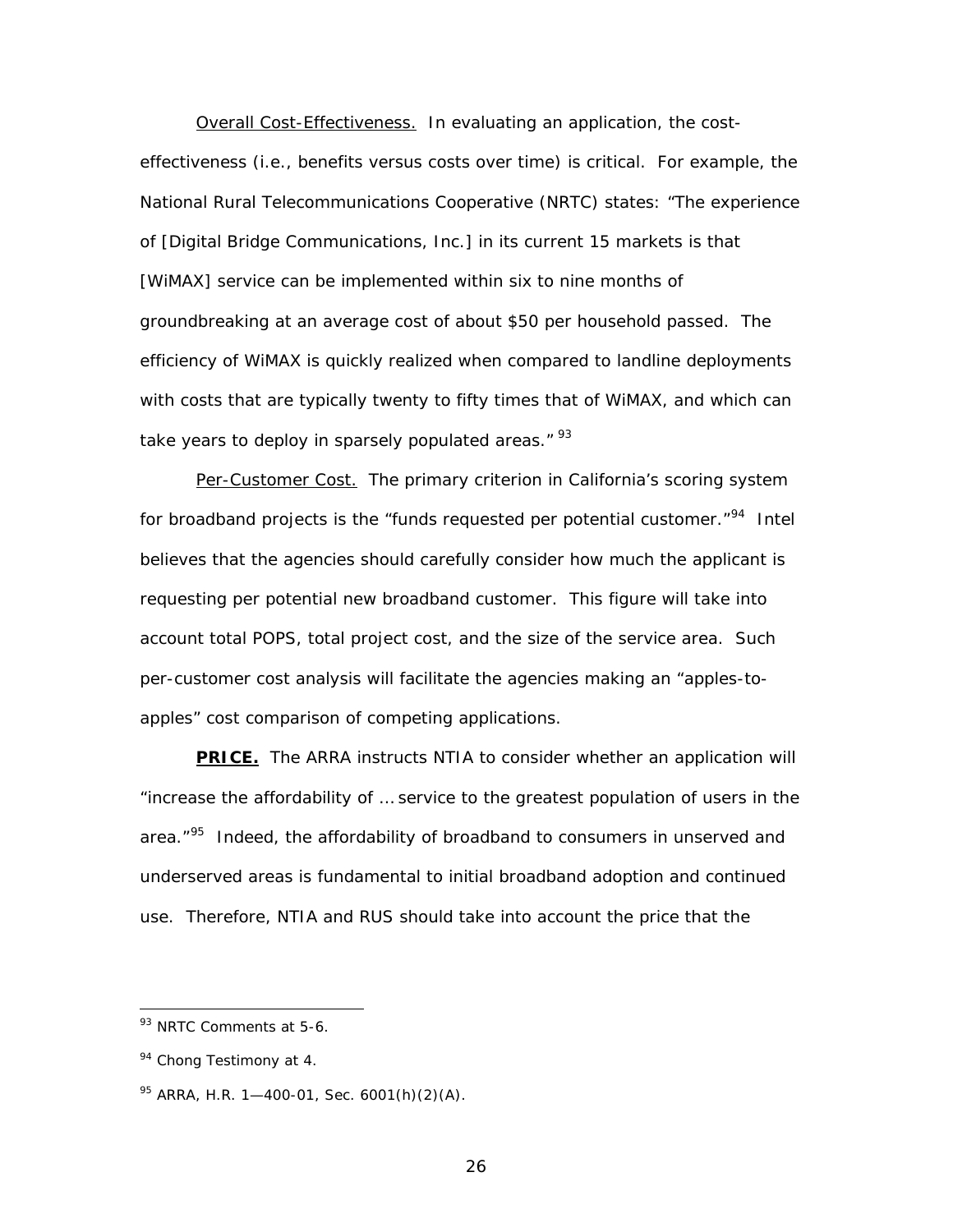consumer must pay for subscription and equipment<sup>[96](#page-31-0)</sup> – and should consider "giv[ing] priority to projects that are willing to make commitments on target levels of consumer prices that are affordable."<sup>[97](#page-31-1)</sup>

Subscription Price. The agencies should consider whether the applicant is committing to offer a low subscription price for an initial period, as "first time and fully detached users … are less likely to have the money for broadband subscriptions ....<sup>"[98](#page-31-2)</sup> The agencies also should take into account the quaranteed duration of any initial pricing period, as well as the subscription price(s) for the broadband service after the initial pricing period is over. In addition, the agencies should consider whether granting an application will improve competition – and thus consumer pricing – in that community, thereby improving long-term affordability. Also, with respect to competition, NTIA and RUS should consider whether an applicant is proposing to build an open network, as this attribute further enables competition, which could be particularly important to Americans in unserved and underserved areas.

Equipment Price. As discussed above, lack of computer ownership is a key barrier to broadband adoption; computer ownership will drive subscription to broadband service in the wake of deployment in unserved and underserved areas. Thus, NTIA and RUS should consider whether the applicant is committing to offer equipment at a reduced price via laptop/PC bundling programs or lowcost embedded technology. Reducing the upfront cost of broadband equipment

 $\overline{a}$ 

27

<span id="page-31-0"></span><sup>96</sup> *See* NTIA-RUS RFI at NTIA Question 13.e. (What role … should retail price play in these definitions?).

<span id="page-31-1"></span><sup>&</sup>lt;sup>97</sup> CFA-CU Comments at 8.

<span id="page-31-2"></span><sup>98</sup> Turner-Lee Testimony at 2.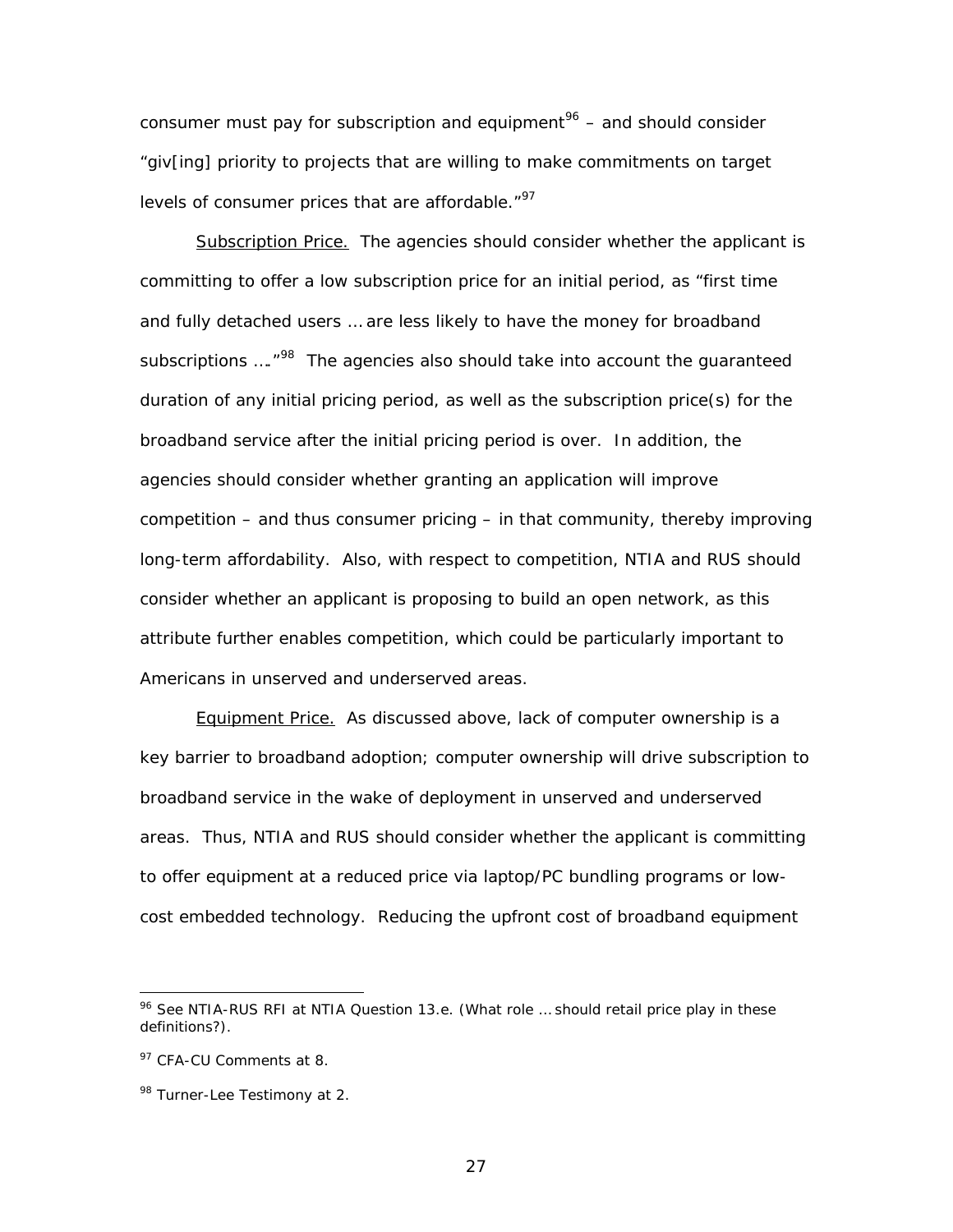through innovative bundling or other discount programs will address a significant barrier to broadband penetration in unserved and underserved communities.

**SOCIETAL GOALS.** With respect to societal goals set forth in the ARRA, NTIA and RUS should take into account whether the applicant's project will "enhance service for healthcare delivery, education, or children to the greatest population of users in the area."<sup>[99](#page-32-0)</sup> For example, modern wireless broadband networks and, by extension, interoperable personal telehealth and remote monitoring systems, will improve Americas healthcare and save lives. The agencies also should consider the value of the project to schools, libraries, hospitals, colleges, community organizations, vulnerable populations, job-creating facilities, and public safety.<sup>[100](#page-32-1)</sup>

#### **IV. CONCLUSION**

For the foregoing reasons, Intel respectfully requests that NTIA and RUS focus broadband stimulus funding on the dual purposes of deployment and adoption in order to ensure that investments are made in a comprehensive and meaningful manner in unserved and underserved areas. Intel further recommends that NTIA and RUS establish selection criteria for broadband stimulus funding based on the optimal mix of capabilities, cost, and price that will best meet the broadband needs of the area to be served.

<span id="page-32-0"></span> $99$  ARRA, H.R. 1—401, Sec. 6001(h)(2)(C).

<span id="page-32-1"></span> $100$  ARRA, H.R. 1-398-99, 400, Sec. 6001(b), (g).